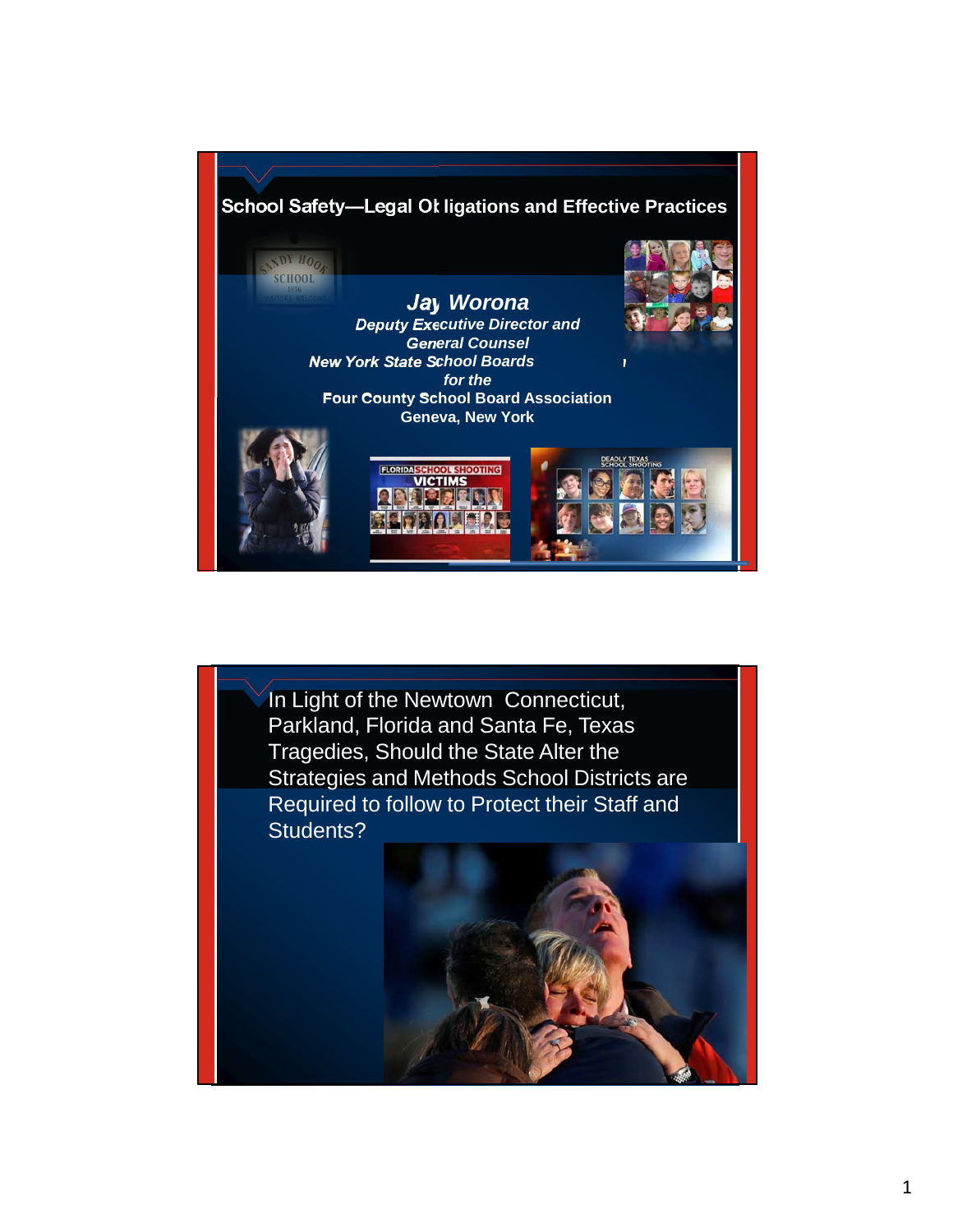#### **Parkland School Shooting– 208th Since Columbine: the Tragic List**

- **April 24, 2003- Red Lion, Pennsylvania**
- **April 14, 2003- New Orleans, December 1, 2000-San Diego, Louisiana California**
- **October 29, 2002- Jersey City, New September 26, 2000 -New Orleans, Jersey Louisiana**
- **October 28, 2002- Tucson, Arizona August 28, 2000-Fayetteville,**
- 
- **June 11, 2002- Conception, Missouri May 26, 2000-Lake Worth-Florida**
- **February 20, 2002- Milwaukee, February 29,2000- Flint Michigan**
- 
- **January 15, 2002- New York City, November 19, 1999-Deming, New New York**
- 
- 
- **May 16, 2001- Parkland, Washington**
- **March 7, 2001- Williamsport,**
- **Pennsylvania March 5, 2001 -Santee, California**
	-
	-
	-
- **October 7, 2002- Bowie, Maryland Arkansas**
	-
	- **Wisconsin December 6, 1999-Fort Gibson,**
- **January 16, 2002- Grundy, Virginia Oklahoma**
- \* March 30, 2001, Gary, Indiana May 20, 1999- Conyers, Georgia<br>• March 22, 2001- El Cajon, California <mark>April 20, 1999- Littleton,</mark> **Colorado**

#### **Our Shared Reality: Listing of School Shootings**

- **March 7, 2007- Compton, California March 14, 2006-Revo, Nevada**
- **January 3, 2007- Tacoma, February 23, 2006- Roseburg, Oregon**
- 
- **October 2, 2006- Nickel Mines, March 21, 2005- Red Lake, Minnesota**
- **September 29, 2006- Cazenovia, February 8, 2005- Chicago, Illinois**
- 
- 
- 
- **Minnesota August 30, 2006- Hillsborough, North Carolina** • **May 9, 2003-Cleveland, Ohio**
- **August 24, 2006- Essex Junction, Vermont**
- 
- 
- **Washington January 13, 2006-Longwood, Florida**
- **October 9, 2006- Joplin, Missouri September 13, 2005- Chicago, Illinois**
	-
- **Pennsylvania March 2, 2005- Dover, Tennessee**
	-
- Wisconsin<br>• September 27, 2006- Bailey, Colorado May 7, 2004- Randallstown, Maryland<br>• September 17, 2006- Pittsburgh, New York<br>• September 2, 2006- Shepherdstown, February 2, 2004- Washington, D.C.<br>• September 2, 2006- Sh
	-
	- **West Virginia Collection Collection**<br>
	West Virginia **William Collection Collection**<br>
	Minnesota
		-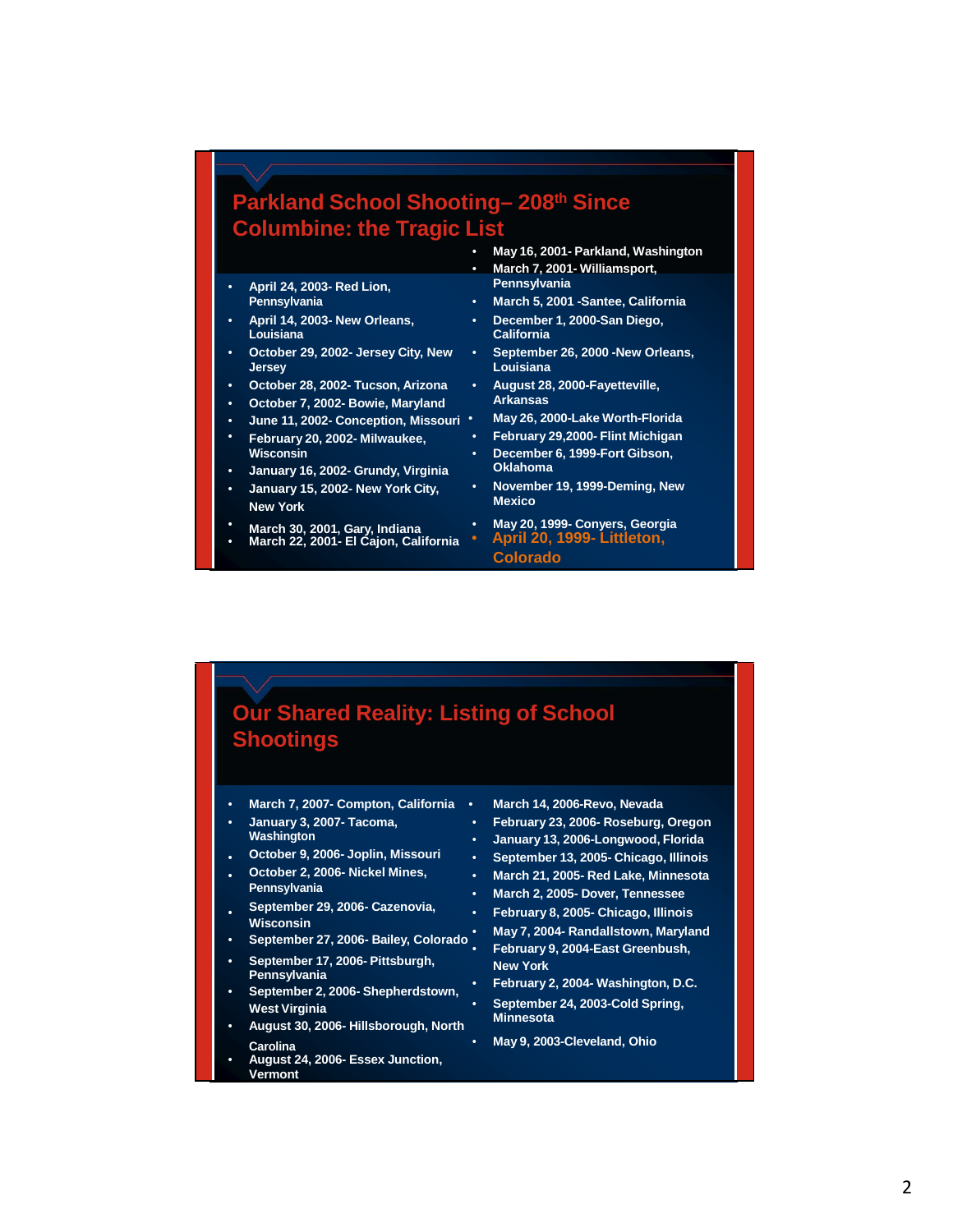#### **Our Shared Reality: Listing of School Shootings**

- **February 12, 2010- Huntsville, August 21, 2008- Knoxville,**
- **Alabama Tennessee**
- 
- **October 16, 2009- Conway, South Carolina**
- **September 3, 2009- San Bruno, February 12, 2008- Oxnard, California**
- **June 16, 2009- San Francisco, Tennessee**
- **May 18, 2009- Larose, Louisiana Louisiana**
- **April 26, 2009- Hampton, Virginia February 4, 2008- Memphis,**
- **January 9, 2009- Chicago, Illinois Tennessee**
- **November 13, 2008- Fort Lauderdale, November 6, 2007- Miami Gardens, Florida Florida**
- **0ctober 26, 2008- Conway, Arkansas**
- 
- **February 19, 2010-DeKalb, Illinois September 2, 2008- Willoughby, Ohio**
- **February 5, 2010- Madison, Alabama August 14, 2008- Federal Way,**
	- **Carolina February 14, 2008- DeKalb, Illinois**
	-
	- **California February 11, 2008- Memphis,**
	- **California February 8, 2008- Baton Rouge,**
	-
	-
	-
- **October 16, 2008- Detroit, Michigan April 16, 2007- Blacksburg, Virginia**

#### **Our Shared Reality: Listing of School Shootings** • **January 10, 2013-Taft, California** • **December 8, 2011- Blacksburg, December 14, 2012-Newtown, Connecticut** • **October 24, 2011- Fayetteville, North Carolina** • **October 31, 2012-Los Angeles,** • **May 23, 2011- Pearl City, Hawaii California** • **October 9, 2012-Chicago, Ilinois** • **March 31, 2011- Houston, Texas** • October 6, 2012- Mobile, Alabama (March 25, 2011-Martinsville, Indiana<br>September 7, 2012- Normal, Illinois<br>August 27, 2012 Desmullall Martianal (December 6, 2010- Aurora, Colorado) • **August 27, 2012-Perry Hall, Maryland** • **December 6, 2010- Aurora, Colorado** • **August 16, 2012-Memphis,** • **November 29, 2010- Marinette, Tennessee Wisconsin** • **April 2, 2012- Oakland, California** • **October 8, 2010- Carlsbad, California** • **March 6, 2012- Jacksonville, Florida** • **October 1, 2010- Salinas, California** • February 27, 2012- Chardon, Ohio : March 9, 2010- Columbus, O<br>January 10, 2012- Houston, Texas . February 23, 2010- Littleton, **December 9, 2011- Edinburg, Texas Colorado**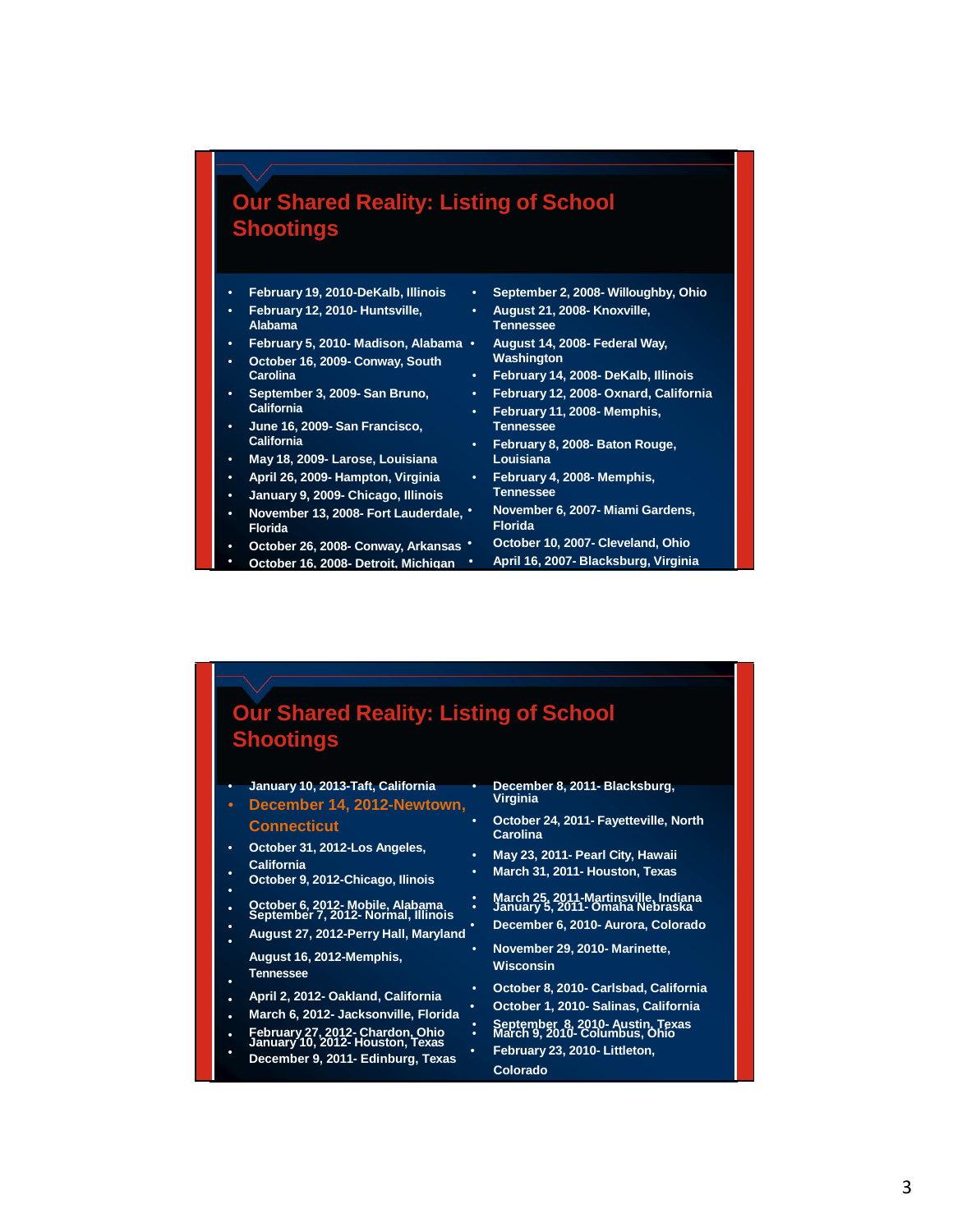#### **Our Shared Reality: Listing of School Shootings**

- 
- 
- 
- **December 13, 2013-Centennial, April 18, 2013-Cambridge, Colorado Massachusetts**
- **December 4, 2013-Winter Garden, April 16, 2013-Gambling, Louisiana**
- **November 13, 2013-Pittsburgh, March 18, 2013-Orlando, Florida**
- 
- **Carolina January 22, 2013-Houston, Texas**
- 
- 
- **August 30, 2013-Winston-Salem, January 15, 2013-St. Louis, Missouri**

• **January 13, 2014-New Haven,** • **August 23, 2013-Sardis, MIssissippi Connecticut** • **August 20, 2013-Decatur, Georgia** • **January 9, 2014-Jackson, Tennessee** • **June 7, 2013-Santa Monica, California** • **December 19, 2013-Fresno, California**• **May 14, 2013-Birmingham, Alabama**

- 
- **Florida April 12, 2013-Dublin, Virginia**
	-
- **Fennsylvania**<br>November 3, 2013-Lithonia, Georgia<br>November 2, 2013-Greensboro, North<br>November 2, 2013-Greensboro, North
- **October 21, 2013-Sparks, Nevada January 16, 2013-Chicago, Illinois** • **October 4, 2013-Pine Hills, Florida** • **January 15, 2013-Hazard, Kentucky**
	-
	- **North Carolina January 12, 2013-Detroit, Michigan**

#### **Our Shared Reality: Listing of School Shootings**

- 
- 
- **May 5, 2014-Augusta, Georgia**
- 
- **April 11, 2014-Detroit, Michigan January 25, 2014-Los Angeles,**
- **April 9, 2014-Greenville, North California**
- **March25, 2014-College Park, Georgia Carolina**
- 
- 
- 
- **February 10, 2014-Lyndhurst, Ohio Pennsylvania February 10, 2014-Salisbury, North January 14, 2014-Roswell, New**
- 
- **January 31, 2014-Des Moines, Iowa**
- **May 14, 2014-Richmond, California January 30, 2014-Palm Bay, Florida**
- **May 8, 2014-Lawrenceville, Georgia January 28, 2014-Nashville,**
	-
- **May 4, 2014-Augusta, Georgia January 27, 2014-Carbondale, Illinois**
- **Carolina January 24, 2014-Orangeburg, South**
- March 12, 2014-Miami, Florida<br>
February 22, 2014-Augusta, Georgia<br>
February 12, 2014-Los Angeles, Beorgia<br>
California<br>
California<br>
California<br>
California<br>
California<br>
California<br>
California<br>
California<br>
California<br>
Califor
	-
	-
	-
	- **Carolina Mexico**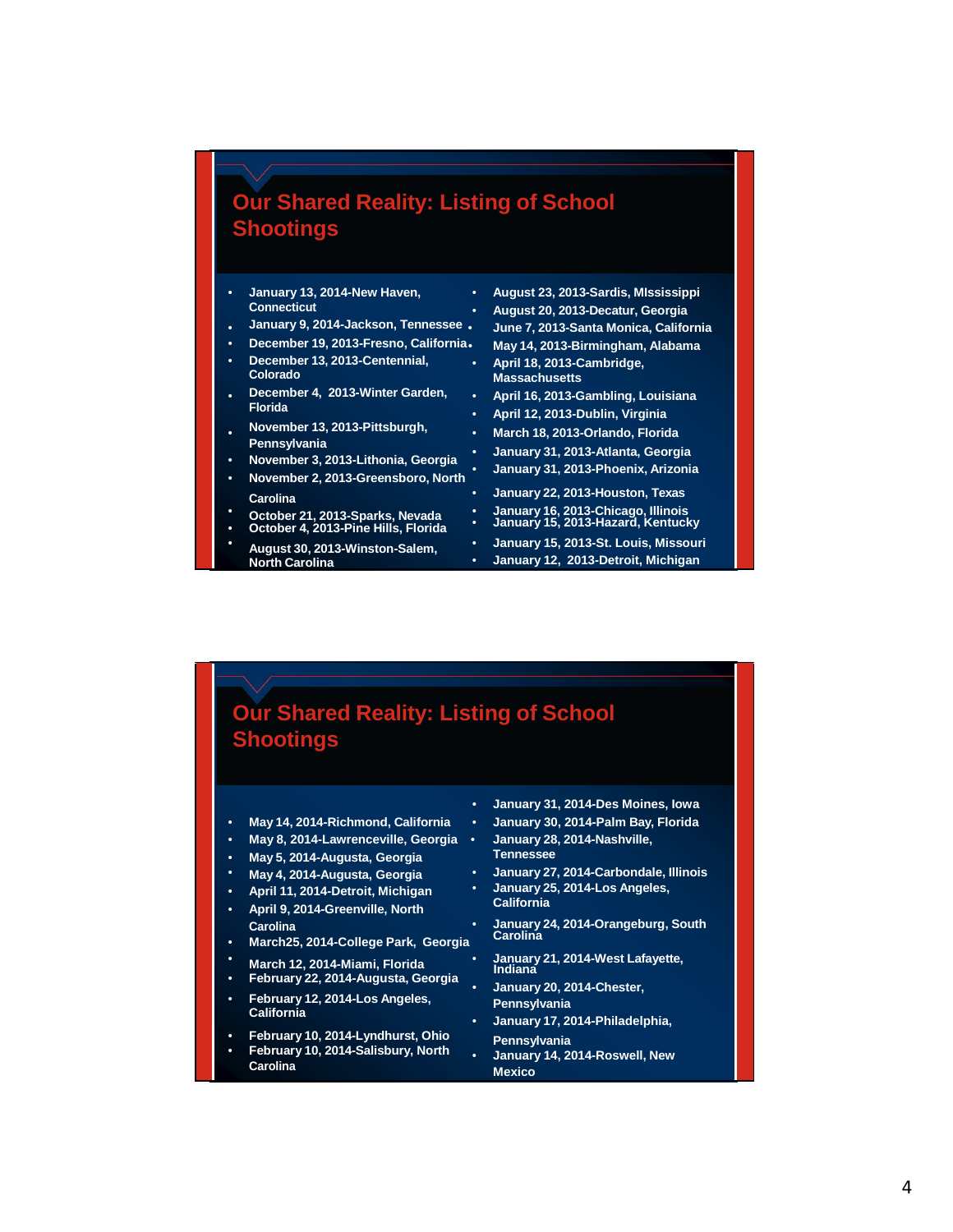#### **Our Shared Reality: Listing of School Shootings**

- **May 12, 2015-Jacksonville, Florida**
- 
- **April 16, 2015-Paradis, Louisiana November 20, 2014-Tallahassee,**
- **April 13, 2015-Goldsboro, North Florida**
- **March 30, 2015-University City,**
- **February 23, 2015-Daytona Beach, September 30, 2014-Louisville,**
- **February 14, 2015-Merced, California September 30, 2014, Albemarle,**
- **February 4, 2015-Frederick, Maryland**
- -
- **December 12, 2014-Portland, Ore**
- **May 24, 2015-Flint, Michigan December 5, 2014-Claremore,**
- **April 27, 2015-Lacey, Washington November 20, 2014-Miami, Florida**
	-
- **Carolina October 24, 2014-Marysville,**
- **Missouri October 3, 2014-Fairburn, Georgia**
	- **Kentucky**<br>September 30, 2014, Albemarle,
- **January 16, 2015-Ocala, Florida September 27, 2014-Terre Haute, Indiana January 15, 2015-Milwaukee,**
- **Wisconsin September 9, 2014-Miami, Florida** • **June 5, 2014-Seattle, Washington**

#### **Our Shared Reality: Listing of School Shootings**

| ٠         | December 1, 2016-Bountiful, Utah<br>October 25, 2016-Sandy, Utah                          |   | January 29, 2016-Philadelphia,<br>Pennsylvania                                            |
|-----------|-------------------------------------------------------------------------------------------|---|-------------------------------------------------------------------------------------------|
| ٠         | October 18, 2016-San Francisco,<br><b>California</b>                                      | ٠ | January 22, 2016-Indianapolis,<br>Indiana                                                 |
| ٠         | October 13, 2016-Columbus, Ohio<br>October 11, 2016-Mobile, Alabama                       | ٠ | November 20, 2015-North Las Vegas,<br><b>Nevada</b>                                       |
| ٠<br>٠    | September 28, 2016-Townville, South<br><b>Carolina</b><br>September 9, 2016-Alpine, Texas | ٠ | November 1, 2015-Winston-Salem,<br><b>North Carolina</b><br>October 22, 2015-Nashville,   |
| ٠         | June 8, 2016-Dorchester,                                                                  |   | <b>Tennessee</b>                                                                          |
| ٠         | <b>Massachusetts</b><br>June 1, 2016-Los Angeles, California                              | ٠ | October 9, 2015-Houston, Texas<br>October 9, 2015-Flagstaff, Arizona                      |
|           | April 23, 2016-Antigo, Wisconsin<br>February 29, 2016-Middletown, Ohio                    |   | October 1, 2015-Roseburg, Oregon<br>September 30, 2015-Harrisburg,<br><b>South Dakota</b> |
|           | February 12, 2016-Glendale, Arizona                                                       | ٠ | September 14, 2015-Cleveland,                                                             |
| $\bullet$ | February 9, 2016-Muskegon Heights,                                                        |   | <b>Mississippi</b>                                                                        |
|           | <b>Michigan</b>                                                                           |   | August 27, 2015-Savannah, Georgia                                                         |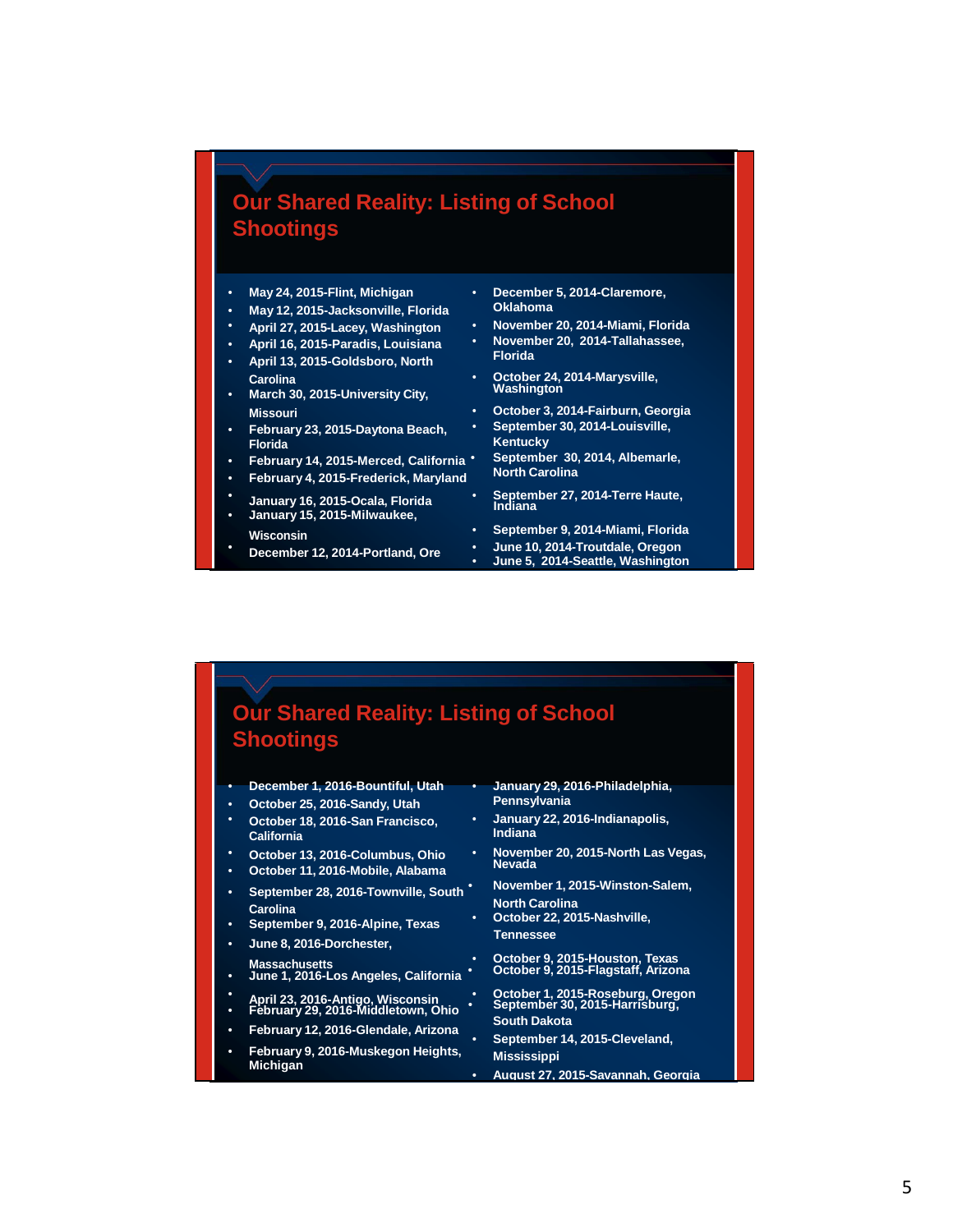#### **Parkland School Shooting—208th Since Columbine—The Tragic List**

- **January 20, 2018-Winston-Salem, North Carolina**
- **January 9, 2018-Forest City, Iowa**
- 
- February 9: Nashville, **September 20, 2017-Mattoon, Illinois**
- February 5: Oxon Hill, Maryland **Washington**
- **February 1, 2018-Los Angeles, California**
- **January 23, 2018-Marshall County,**
- **January 22, 2018-New Orleans, January 20, 2017-Seattle, Washington**
- 
- **February 14, 2018-Parkland, December 7, 2017-Aztec, New Mexico Florida** • **November 14, 2017-Rancho Tehama Reserve, California**
	-
	- September 13, 2017-Rockford,<br>Washington
	-
	- **California April 10, 2017-San Bernardino,**
	-
	- **Kentucky March 21, 2017-King City, California**
		- **Louisiana January 20, 2017-West Liberty, Ohio**
	- **January 22, 2018-Italy, Texas December 1, 2016-Bountiful, Utah**

#### **There has been, on average, 1 school shooting every week this year**

• **April 20, 2018-Ocala, Florida** • **April 12, 2018-Raytown, Missouri** • **April 9, 2018-Gloversville, New York** • **March 20, 2018-Lexington, Park, Maryland** • **March 13, 2018-Seaside, California** • **May 25, 2018-Noblesville, Indiana** • **March 8, 2018-Mobile, Alabama** • **May 18, 2018-Santa Fe,** • **March 7, 2018-Birmingham, Alabama** • **March 7, 2018- Jackson, Mississippi Texas** • **March 2, 2018-Mount Pleasant,** • **May 11, 2018-Palmdale, California Michigan** • **February 27, 2018-Norfolk, Virginia** • **February 27, 2018-Ita Bena, Mississippi** • **February 24, 2018- Savannah, Georgia**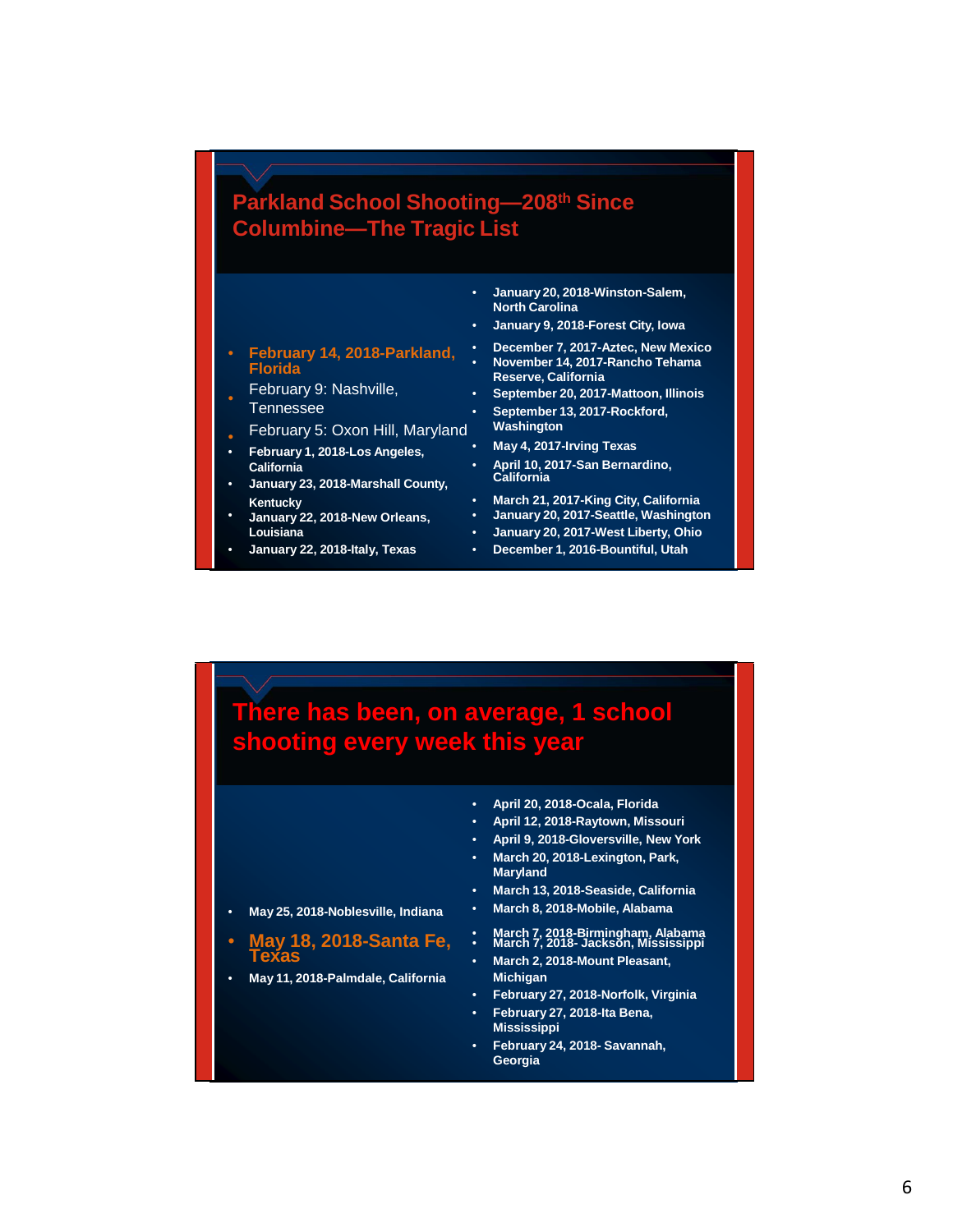## **Introduction and Overview**

- **A Review of Federal School Safety Studies and Publications**
- **New York State School Safety Requirements**
	- **District Wide School Safety Plans**
	- **Building Level School Safety Plans**
	- **Codes of Conduct**
	- **Violence and Disruptive Incident Reporting (VADIR)**
	- **Dignity for All Students Act (DASA)**
	- **Instruction in Civility, Character Ed. etc.**
- **Lessons Leaned from school tragedies**
- **g-A Delicate Balance Crisis Communication and Information Sharin**
- **Emotional and Psychological Support Services**
- **Weighing in on the Debate Over Armed Redesigning School Facilities**



- 
- **Security Guards and**
- **ucation New Ruling from the NYS Commissioner of Ed**

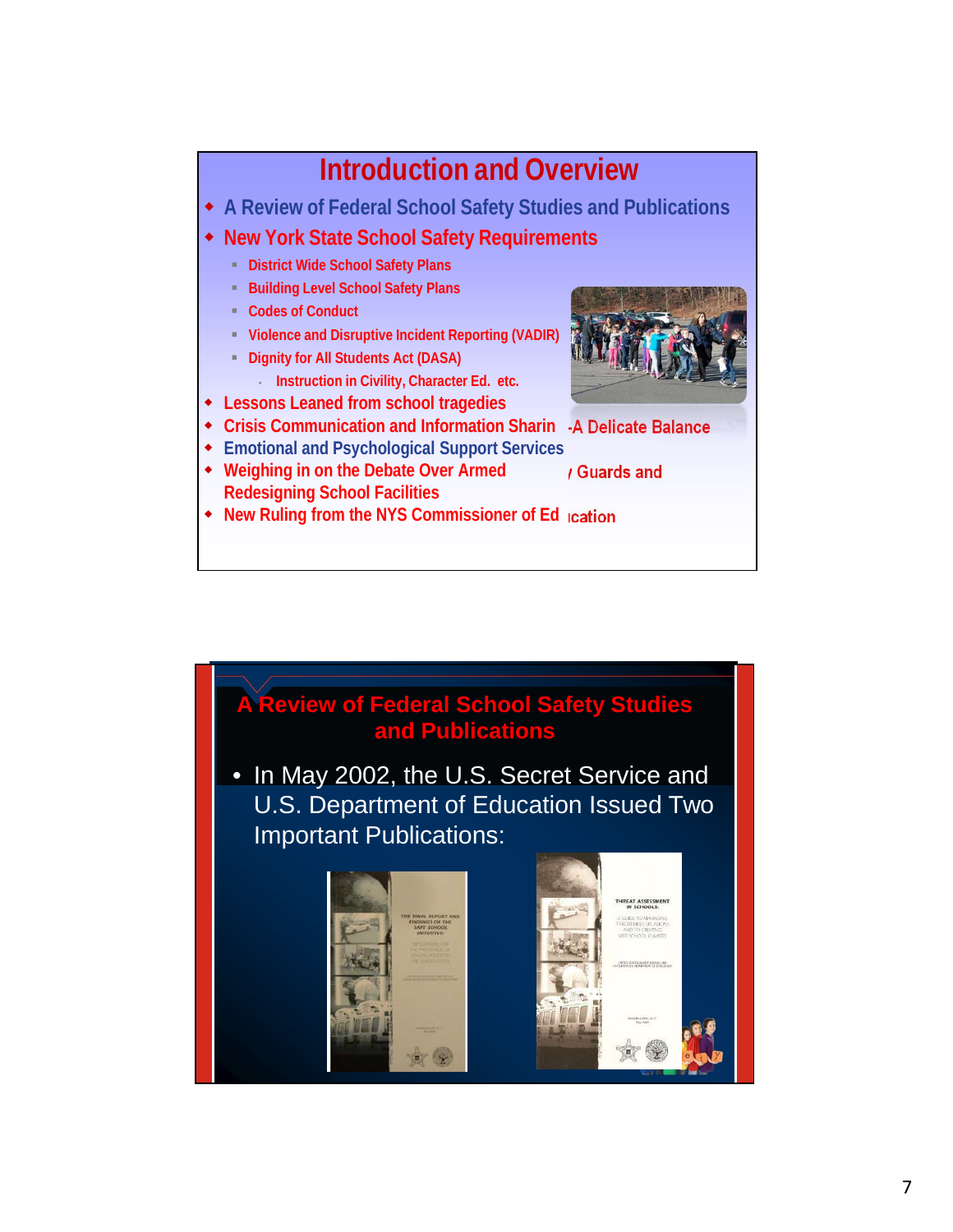

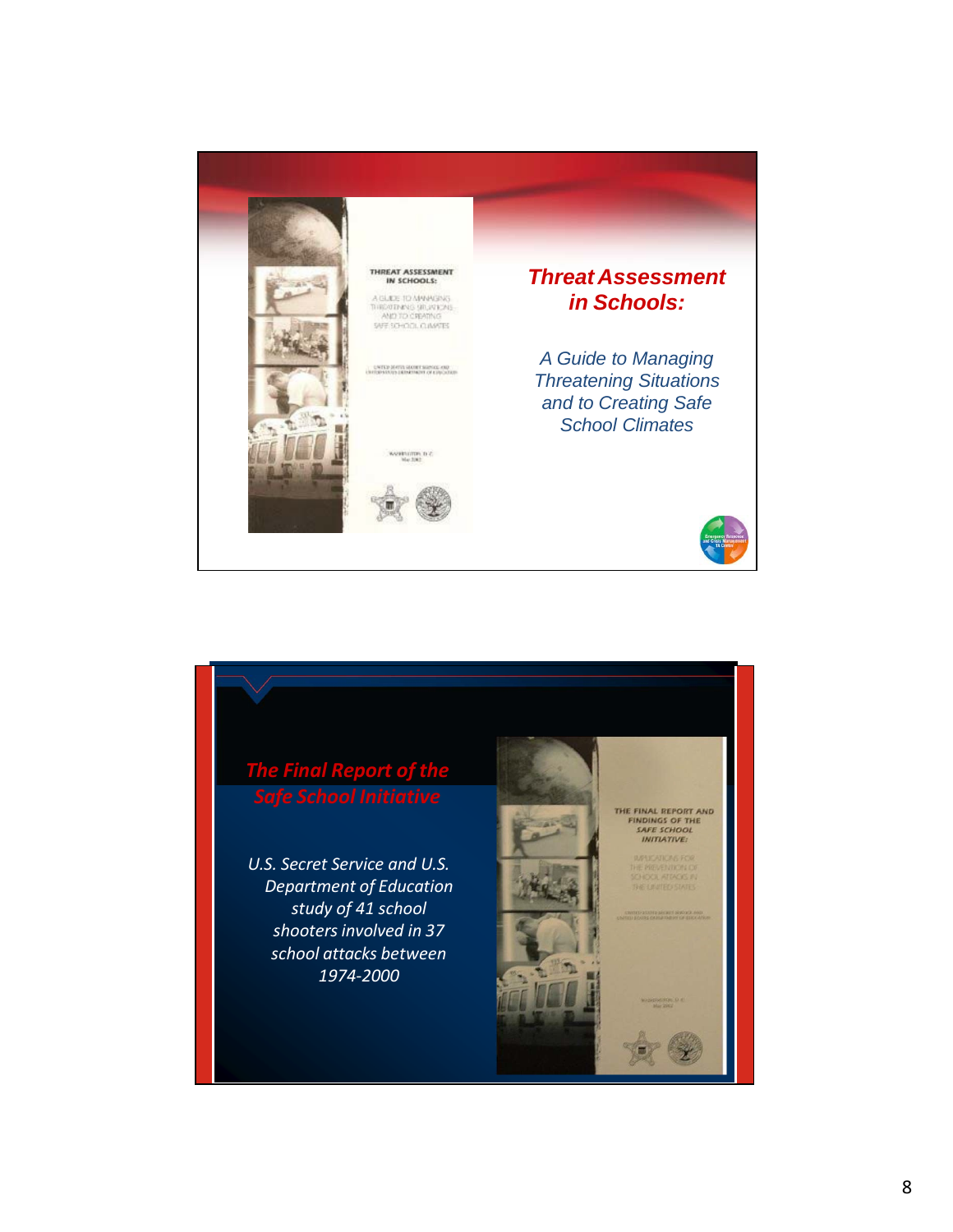#### **10 Key Findings of the Safe School Initiative**

- Incidents of targeted violence at school are rarely sudden, impulsive acts.
- Prior to most incidents, other people knew about the attacker's idea and/or plan to attack.
- Most attackers did not threaten their targets directly prior to advancing the attack.



#### **10 Key Findings of the Safe School Initiative (cont.)**

- There is no accurate or useful "profile" of students who engage in targeted school violence.
- Most attackers were known to have difficulty coping with significant losses or personal failures. Many had considered or attempted suicide.
- Most attackers engaged in some behavior, prior to the incident, that caused concern or indicated a need for help.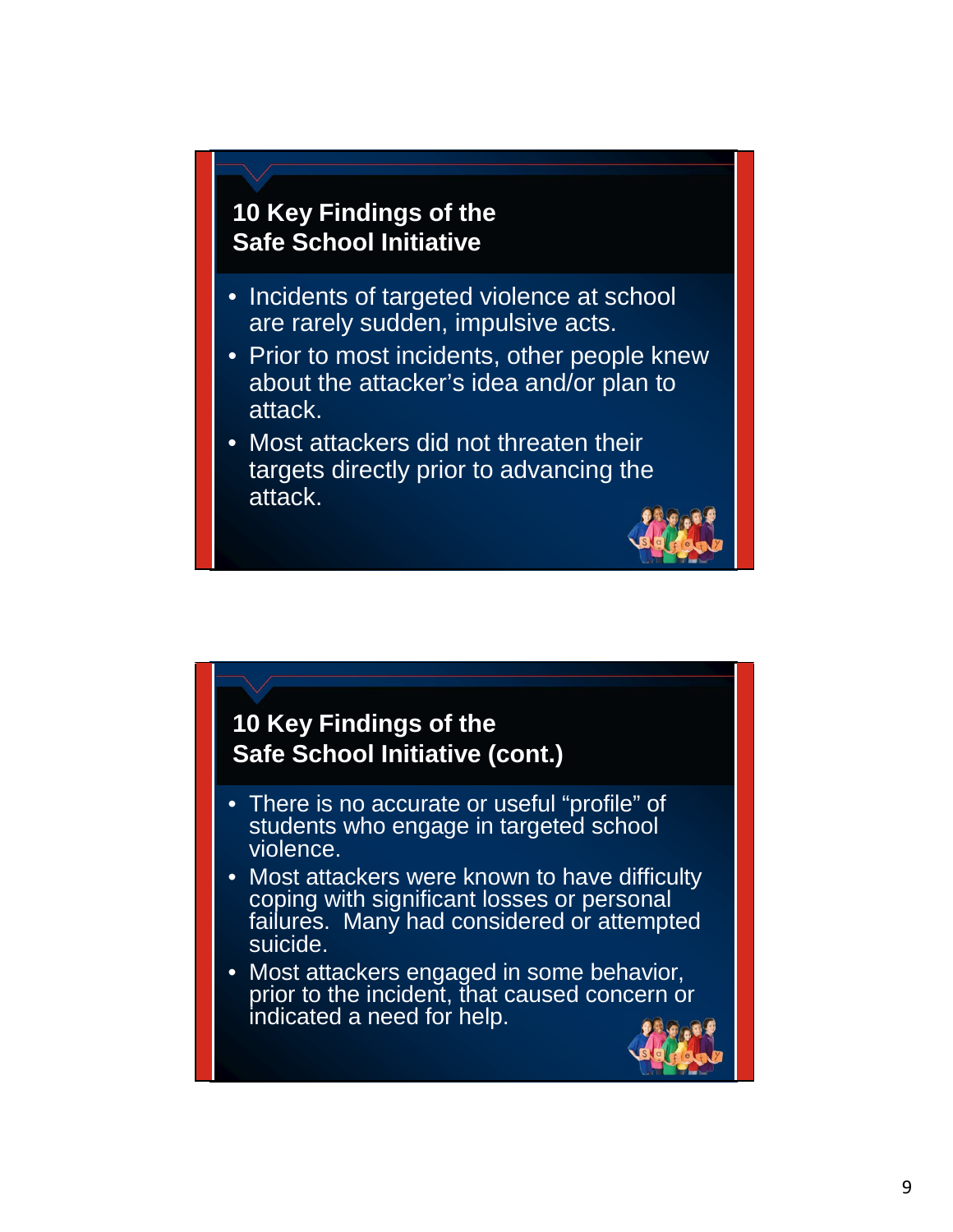#### **10 Key Findings of the Safe School Initiative (cont.)**

- Many attackers felt bullied, persecuted, or injured by others prior to the attack.
- Most attackers had access to and had used weapons prior to the attack.
- In many cases, other students were involved in some capacity.
- Despite prompt law enforcement responses, most shooting incidents were stopped by means other than law enforcement intervention.



#### **Bystander Study**

Prior Knowledge of Potential School-Based Violence: Information Students Learn May Prevent a Targeted Attack.

U.S. Secret Service and U.S. Department of Education May 2008

**RIOR KNOWLEDGE**<br>ENTIAL SCHOOLBA<br>VIOLENCE: .<br>FORMATION STUDENTS LEA<br>Y PREVENT A TARGETED ATT.

đ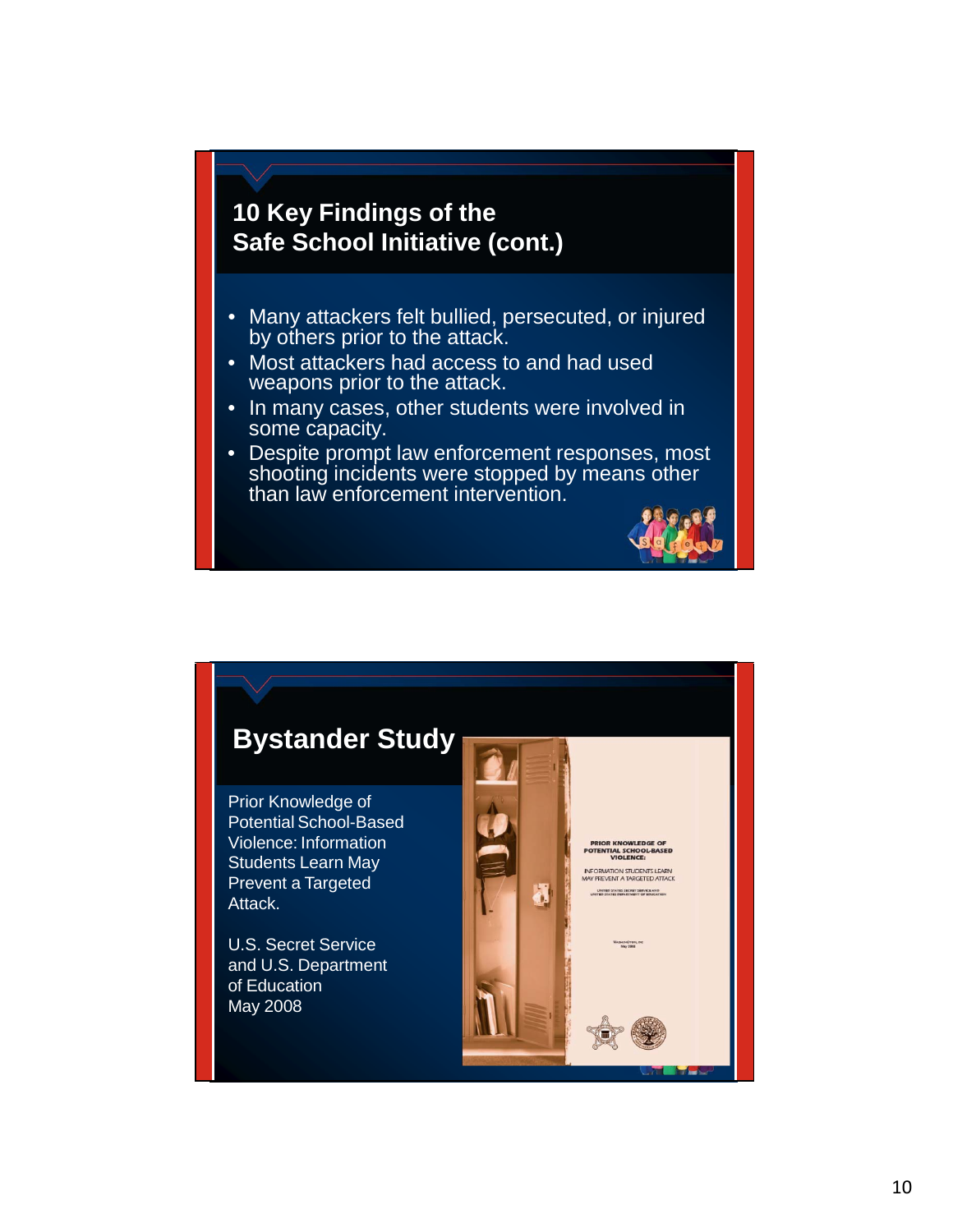#### **Bystander Study**

- Of the shooting incidents in the Safe Schools Initiative, 93% of the perpetrators exhibited concerning behavior prior to the attack, suggesting attacks might have been avoided with proper observation techniques and more open sharing of information.
- In 81% of the shooting incidents at least one other person had some type of knowledge of the attacker's plan, and in 59% of the incidents more than one person had such knowledge.
- 93% of those individuals who had prior knowledge were peers of the perpetrators – friends, schoolmates, or siblings

#### **Bystander Study**

- Schools should ensure a climate in which students feel comfortable sharing information they have regarding a potentially threatening situation with a responsible adult.
- Decisions on the part of bystanders to share knowledge of planned school violence results from the student's positive emotional connection to the school and to its staff. Bystanders who did not share information related to the planned attack reported no connection to the school or a negative perception of the school climate.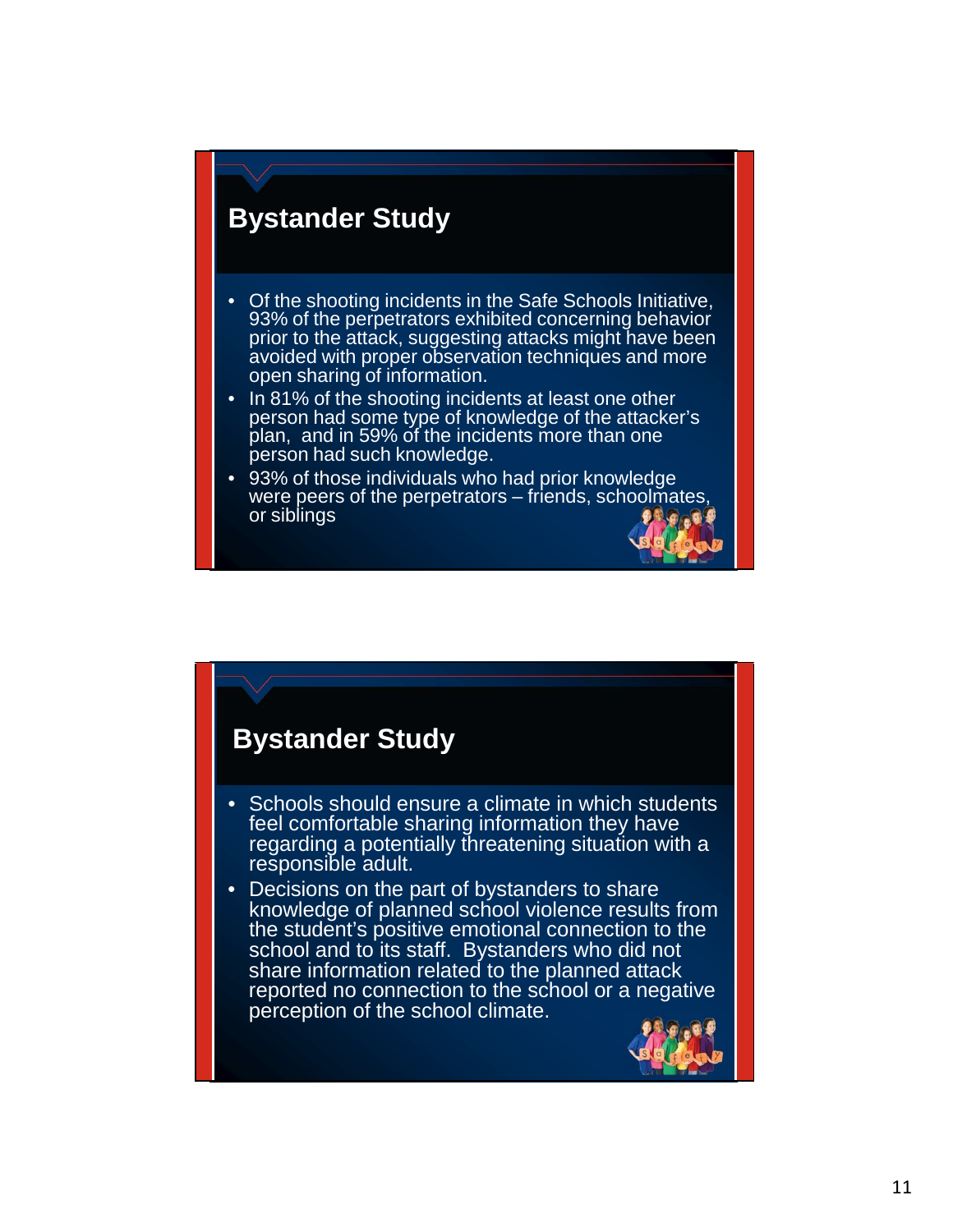

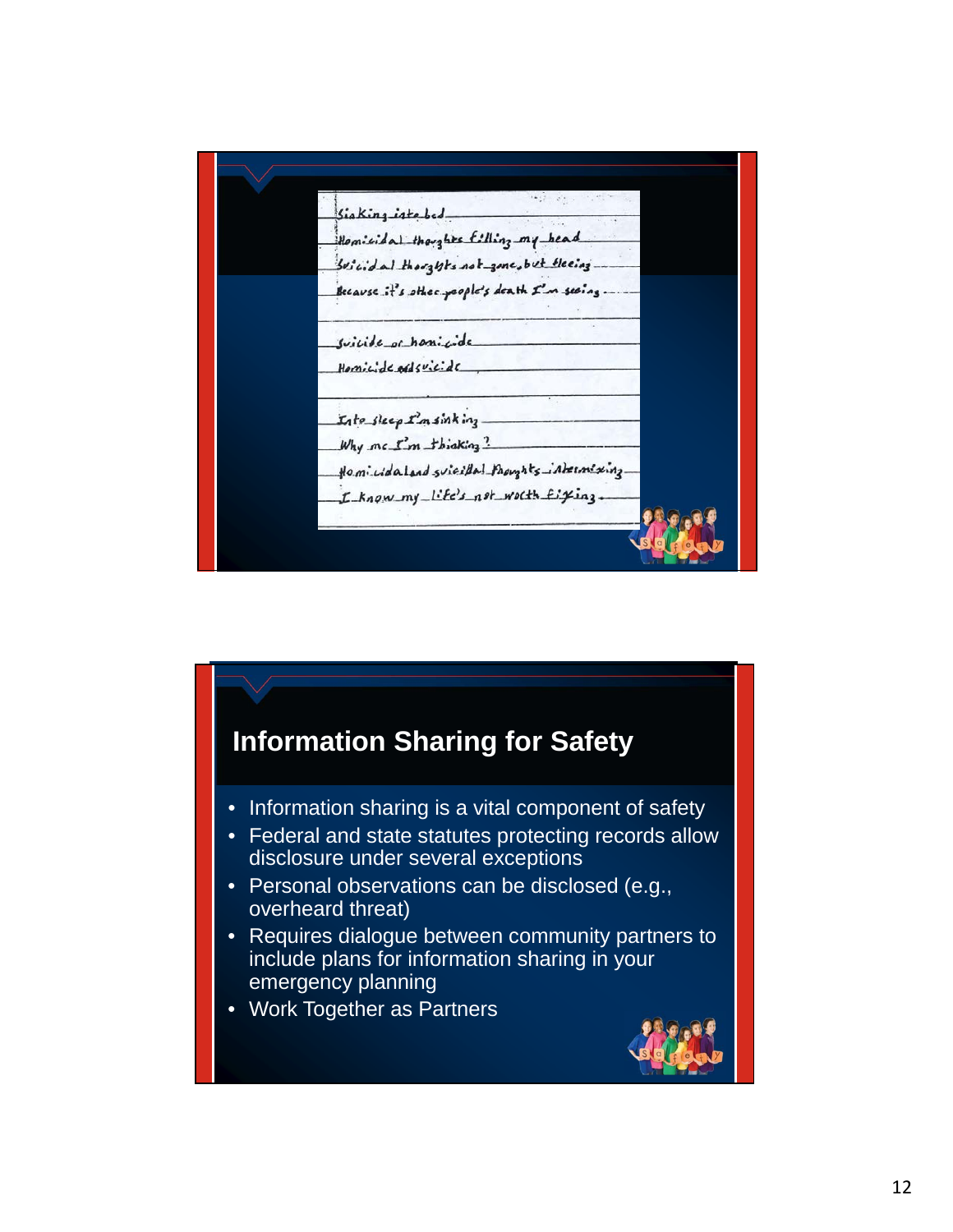#### **The Safe Schools Against Violence in Education (SAVE) Act**

- History of Safe Schools Against Violence in Education (SAVE)
- On the heels of the Columbine shooting, in January 1999, Governor Pataki created the Task Force on School Violence.
- •A Task Force Report, *Safer Schools for the 21st Century: A Common Sense Approach to Keep New York'*s Students and Schools Safe, was issued in October 1999.

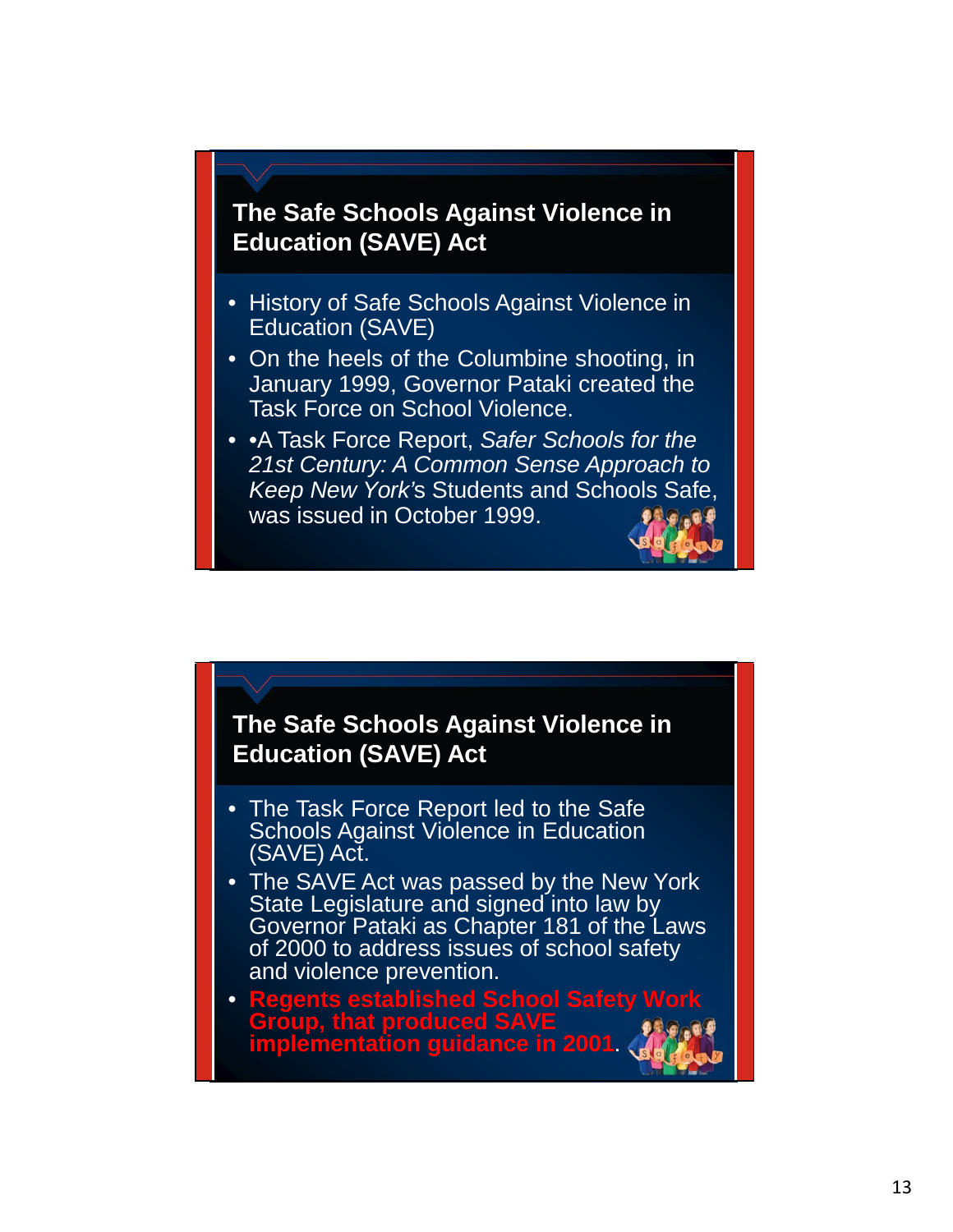#### **New York's Safety Plan Requirements**

- Among other things, the SAVE legislation added a new Section 2801-a to the Education Law requiring districts, BOCES and county vocational education and extension boards to:
- establish district-wide school safety and building- level school safety teams to develop district-wide and building-level school safety plans; and
- address crisis intervention, emergency response and management at the district level through comprehensive, multi-hazard school safety plans and training.



• These plans must be designed to prevent or minimize the effects of serious violent incidents and emergencies and to facilitate the coordination of schools and school districts with local and county resources in the event of such incidents or emergencies.

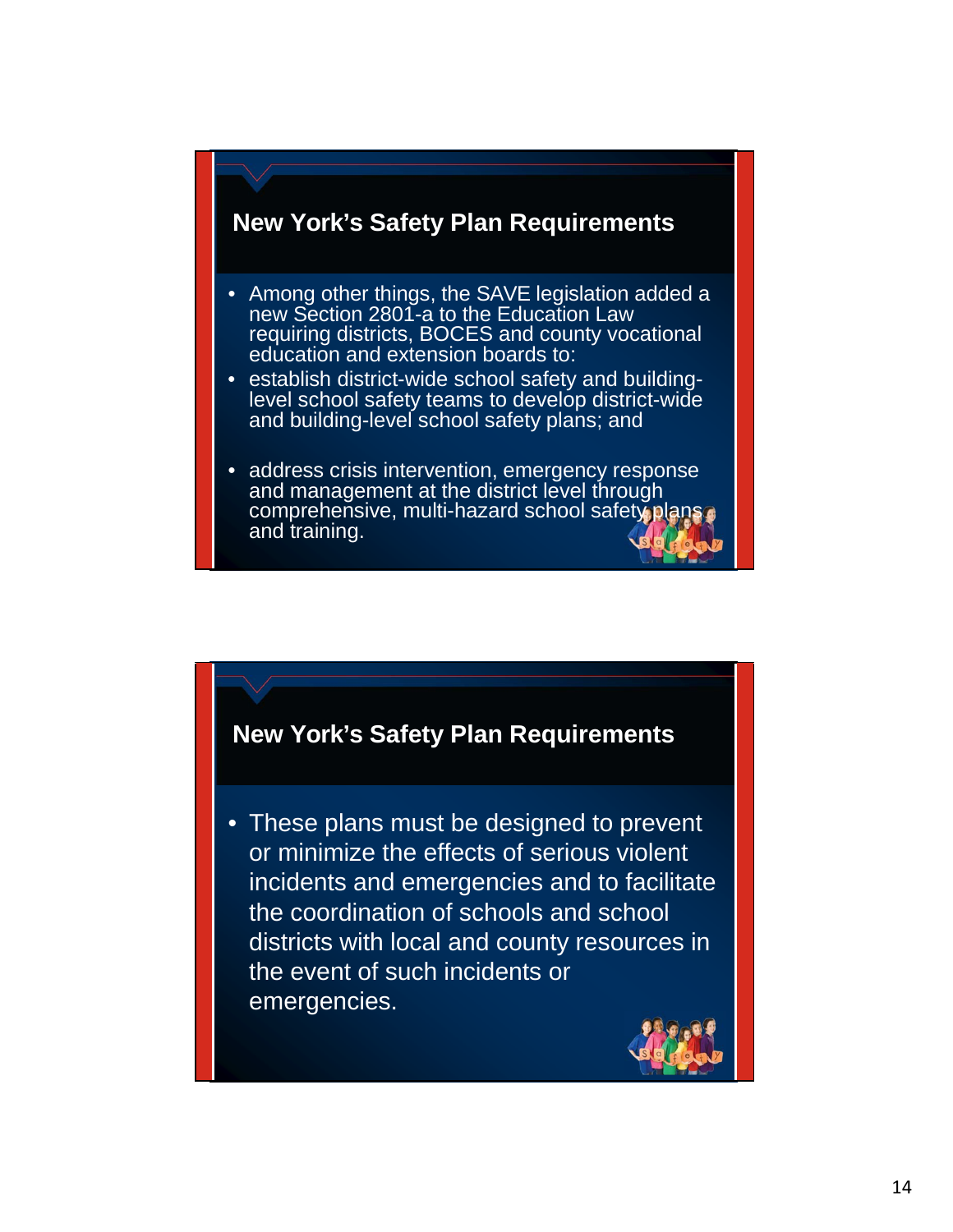

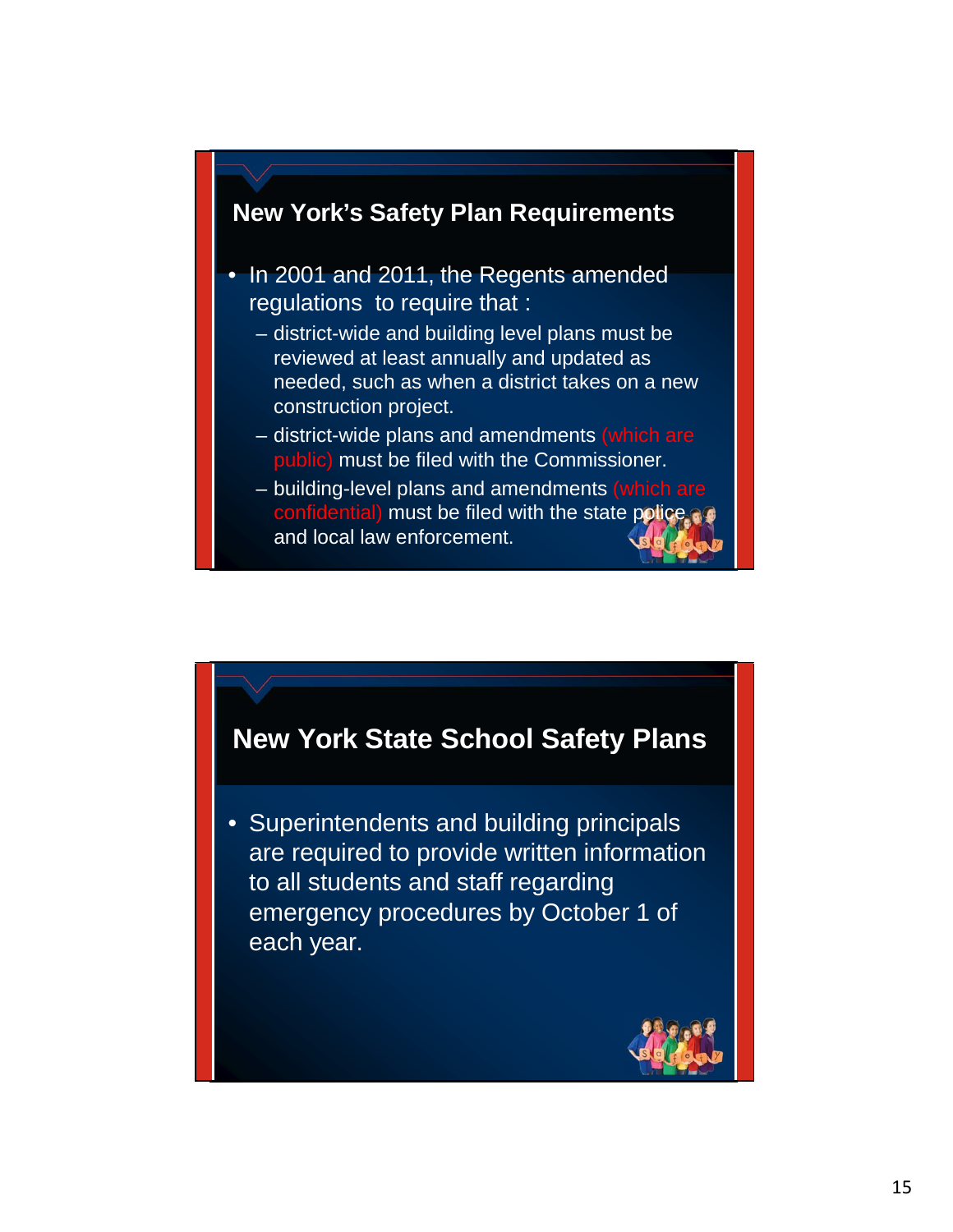#### **New York State School Safety Plans**

• A district-wide school safety plan consists of a comprehensive, multi-hazard school safety plan that covers all school buildings and addresses crisis intervention, emergency response and management at the district level and such plans, must include policies and procedures for implementing all aspects of the plan.

#### **New York State School Safety Plans**

• Building-level School Safety Plans must consist of policies and procedures for the safe evacuation of students, teachers, other school personnel and visitors to the school in the event of a serious violent incident or other emergency as specified in Commissioner's regulations. (Must be adopted by the school board and filed with the state police and local law enforcement within 30 days of adoption or amendment but no later than October 15 each year.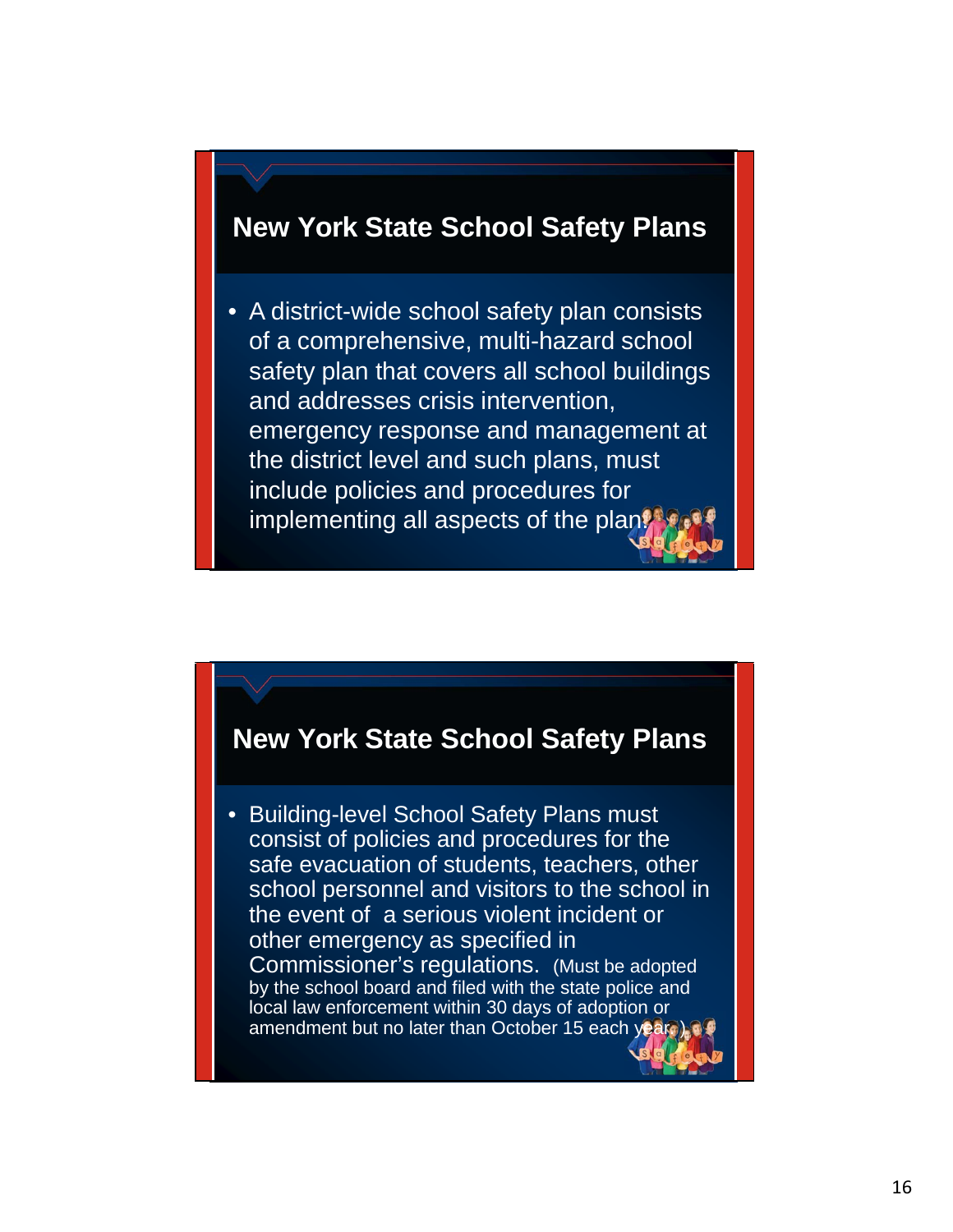

- Building-level School Safety Plans, in part, require districts to:
	- Designate an emergency response team, other appropriate response teams and a postincident response team.
	- Establish internal and external communication systems in emergencies
	- Define the chain of command consistent with the National Incident Management System (NIMS)/Incident Command System (ICS)



• District-Wide School Safety team must be appointed by the school board (or Chancellor in NYC) and include board representatives, representatives of teacher, administrator and parent organization; school safety personnel; and other school personnel.

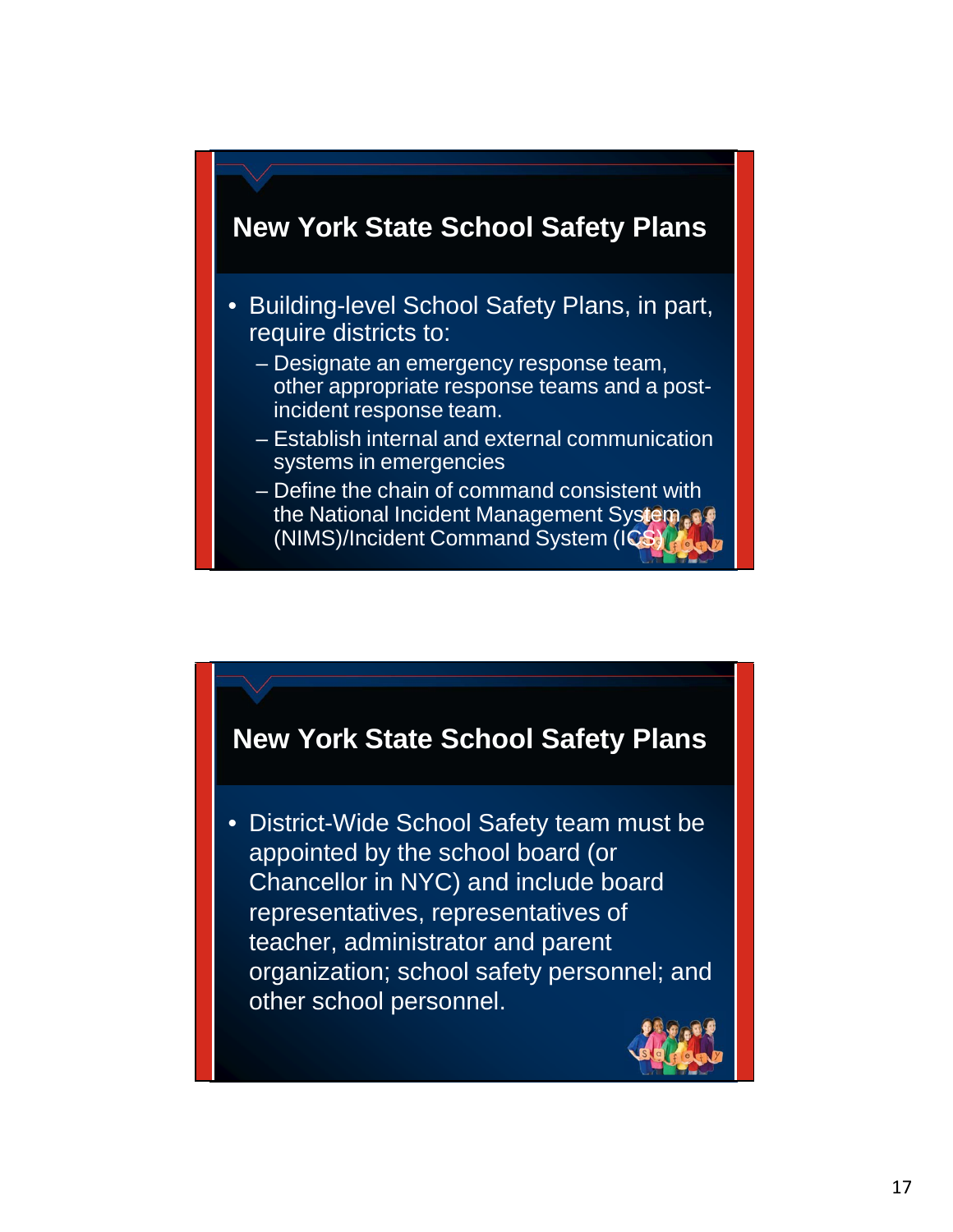#### **The New York Secure Ammunition and Firearms Enforcement Act of 2013 (NY SAFE Act)**

• The governor shall establish New York state school safety improvement teams, which may be composed of representatives from the division of homeland security and emergency services, the division of state police, the division of criminal justice services, and the State Education Department. Such New York State School Safety Improvement Teams shall review and assess school safety plans submitted, on a voluntary basis, by school districts having a population of less than one hundred twenty-five thousand inhabitants, boards of cooperative educational services, and county vocational education and extension boards, and may make recommendations to improve such school safety plans. – N.Y. Educ. Law § 2801-b (McKinney)

**The New York Secure Ammunition and Firearms Enforcement Act of 2013 (NY SAFE Act)**

- **Safety Plans in Place**
- **Coordination with First Responders and Law Enforcement**
- **Employee First Amendment Rights to Speak to Press**

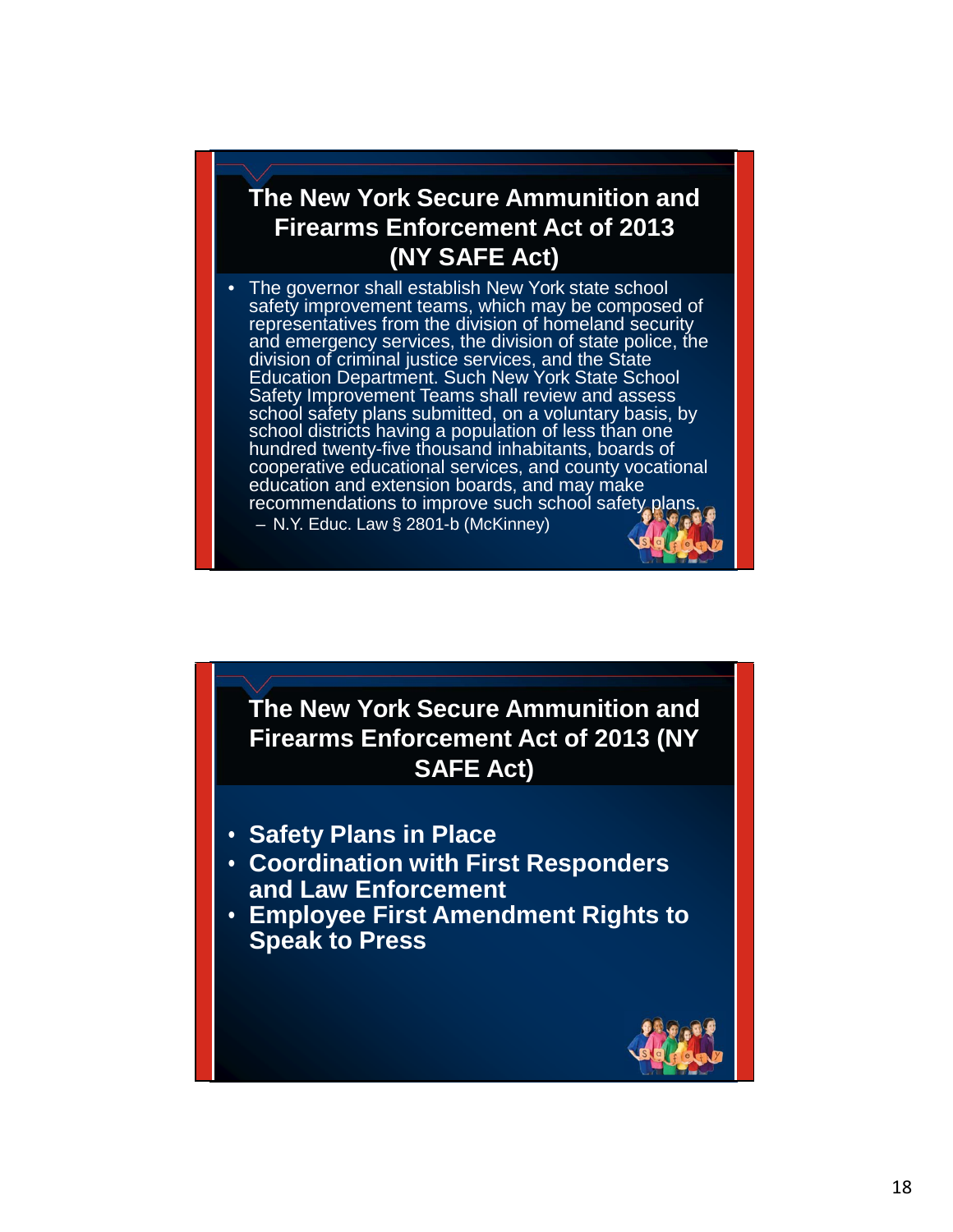#### **Amendments to School Safety Laws at a Glance**

- Significant amendments to requirements for school district safety plans
	- Procedures to respond to implied or direct threats by student of self harm/suicide including parent notification
	- Annually certify staff received training including components on school violence prevention and mental health
	- Designate chief emergency officer
- Building level plans completely confidential
- Revised conduct of emergency drills- 12 drills (8) evacuation drills & 4 lockdown drills)

#### **Amendments to School Safety Laws-In Depth**

**Chapter 54 Part B** of the laws of 2016 amends the education law with respect to the requirements for school safety plans. The Board of Regents has also adopted conforming amendments to the regulations on an emergency basis (8 NYCRR § 155.17).

The district-wide school safety plan must now include the following additional elements  $(\S$  2801-a(2)):

- Policies and procedures for responding to implied or direct threats by students against themselves, including threats of suicide.
- Policies and procedures for contacting parents or guardians when a student makes a direct or implied threat of self-harm, including suicide.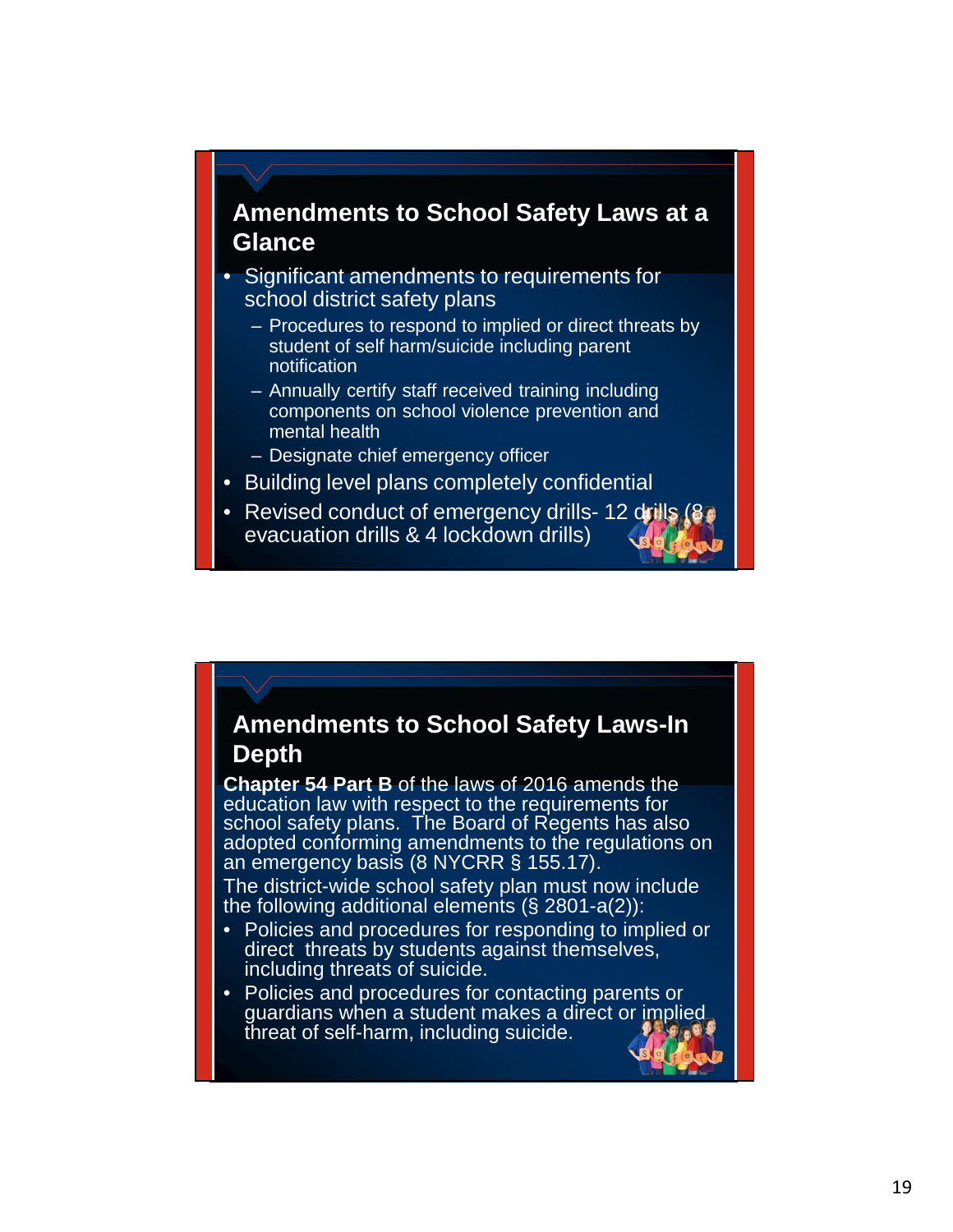#### **School Safety**

• Annual certification to the commissioner that all staff have undergone training on the emergency response plan including training components on violence prevention, and mental health. The training may be provided as part of existing professional development and new employees hired after the start of the school year must receive the training within 30 days. Pursuant to emergency regulations adopted by the Board of Regents the training certification is required to be filed with the Department by September 15 each year (8 NYCRR § 155.17(c)(1)(xiii)).

#### **School Safety**

- Designate a chief emergency officer who may be the superintendent or the superintendent's designee. The chief emergency officer is responsible for coordinating communication between staff, first responders and law enforcement and for ensuring that the annual review of the district and building level plans is undertaken and updates made as necessary. Pursuant to emergency regulations adopted by the Board of Regents, the annual review of district wide safety plans and building level emergency plans must be completed by September 1 each year (8 NYCRR § 155.17(a)).
- A student representative is no longer required to be part of the district wide school safety team. However, the board of education may choose to include a student representative provided the student is not given access to and is not present for discussions of any building level emergency response plans.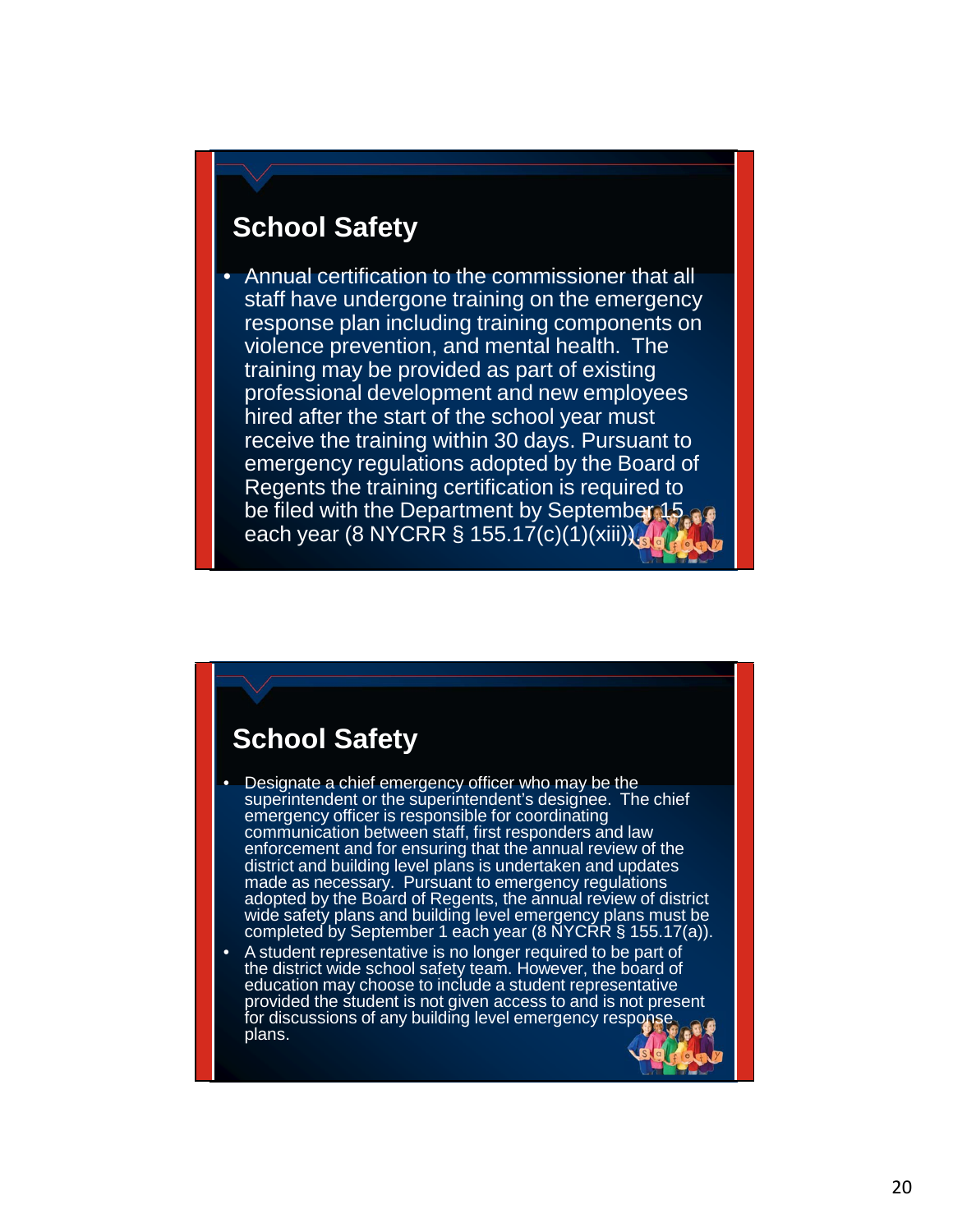## **School Safety**

- The law removes the requirement to share a summary of any building level emergency response plan prior to its adoption. Building level emergency response plans (including any floor plans, blueprint, schematics or other maps of the school and surrounding roads) must now be kept completely confidential and shared only with law enforcement (§ 2801-a(3), (6), (7)).
- The law also amends §807 of the Education Law to adjust how school districts conduct fire and emergency drills. School districts must now conduct 12 drills, 8 of which must be conducted prior to December 31<sup>st</sup> each year. Eight of the 12 drills must be evacuation drills and four lock-down drills must be conducted. Drills must be conducted at different times throughout the school

#### **School Safety**

• The law also allows a school district that was in session less than the required 180 days to excuse up to 5 days if the school was not in session due to a credible threat to student safety as reasonably determined by a lead school official (§ 3604(7)).

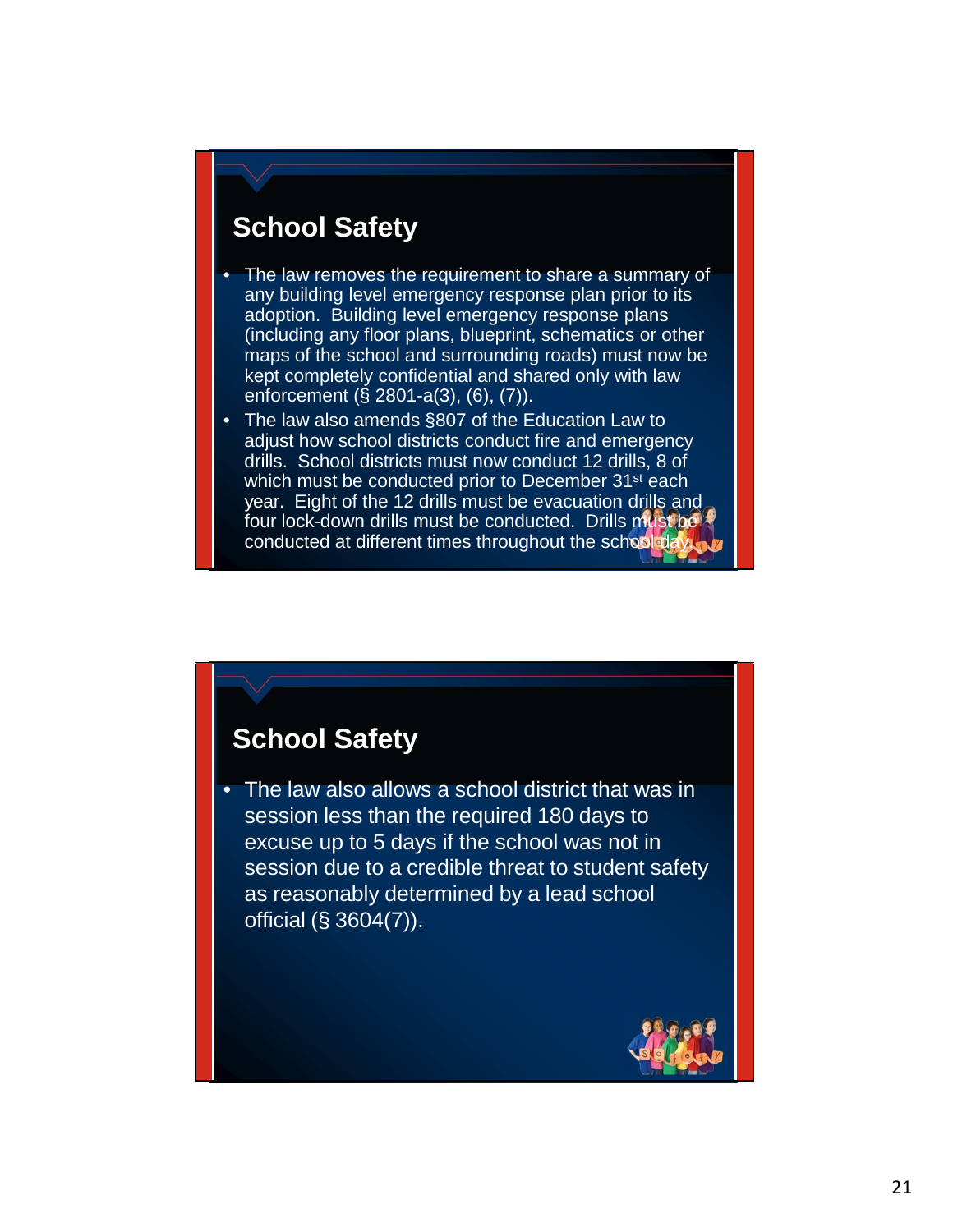## **Safe and Supportive Schools ~ Positive School Climate**

#### Policy Support

- **Federal**: \$38.8 million in U.S DOE S3 grants; ASEL Act of 2013 (HR 1875);
- State: SEL standards (NY in 2011); Bully prevention, school climate policie <mark>s</mark>

#### Positive School Climate:

- **Relationships**: Strong and supportive relationships between teachers and students, among students, among teachers, and between teachers and administration; Respect for individual differences
- **Teaching and Learning**: Supportive, engaging, and rigorous teaching practices; Support for the development of social and civic knowledge
- **Safety**: Clearly communicated and consistently enforced rules re. bullying, violence; Students and adults feel safe from emotional / physical harm
- **Environment**: Organized and well-managed spaces; Engagement across students, staff, and families



## **Safe and Supportive Schools ~ Positive School Climate (DASA)**

The Dignity for All Students Act seeks to "afford all students in public schools an environment free of discrimination and harassment," to "foster civility" and "prevent and prohibit conduct inconsistent with a school's educational mission"(§10). The Act protects all students attending public schools in New York state, including charter schools, by prohibiting harassment and bullying by employees or students on school property or at a school function (§ 12). It further bars discrimination based on actual or perceived race, color, weight, national origin, ethnic group, religion, religious practice, disability, sexual orientation, gender or sex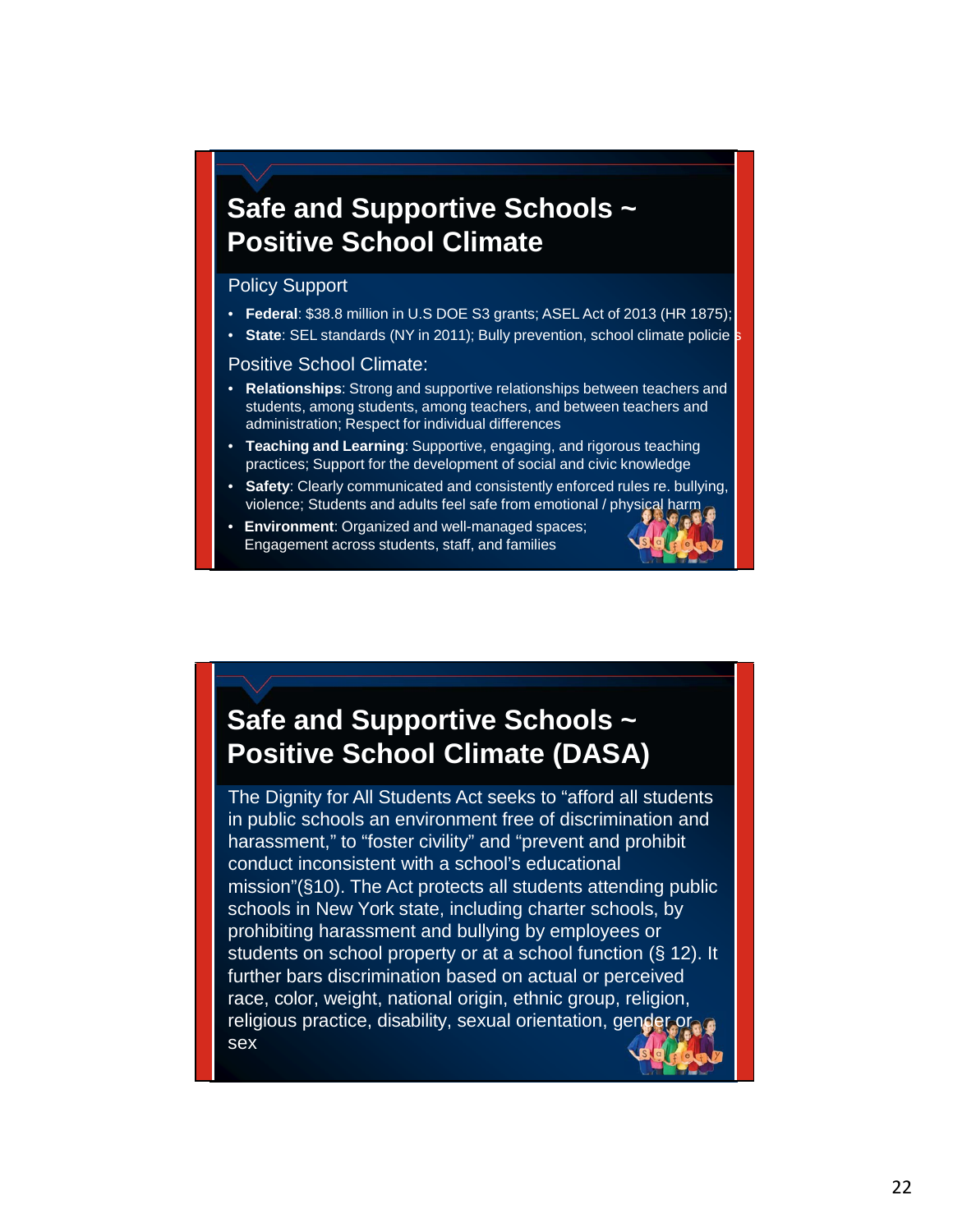## **Safe and Supportive Schools ~ Positive School Climate (DASA)**

School boards and boards of cooperative educational services (BOCES) must adopt policies and procedures intended to create a school environment free from harassment, bullying and discrimination which include, in part, the obligation to designate an employee to receive and investigate reports of harassment, bullying and discrimination and to take appropriate corrective action when a report is verified. Districts are also required to file a report consisting of all material incidents with the commissioner of education on an annual basis.



#### **Implementing School Strategies: Feasible, Effective, and Efficient**

- *Assess* specific school / district needs
- Choose intervention approach that *matches* needs (begin with universal tier)
- *Integrate* intervention into fabric of schooling (regular meetings, daily practices, curriculum)
- *Engage* and *activate* internal school resources (students, teachers, mental health staff, parents, aides)
- Consider *training*, *coaching*, and *supervision* (incorporate into daily routines)
- Implement approach *consistently* over time and *monitor* change (adjust as needed)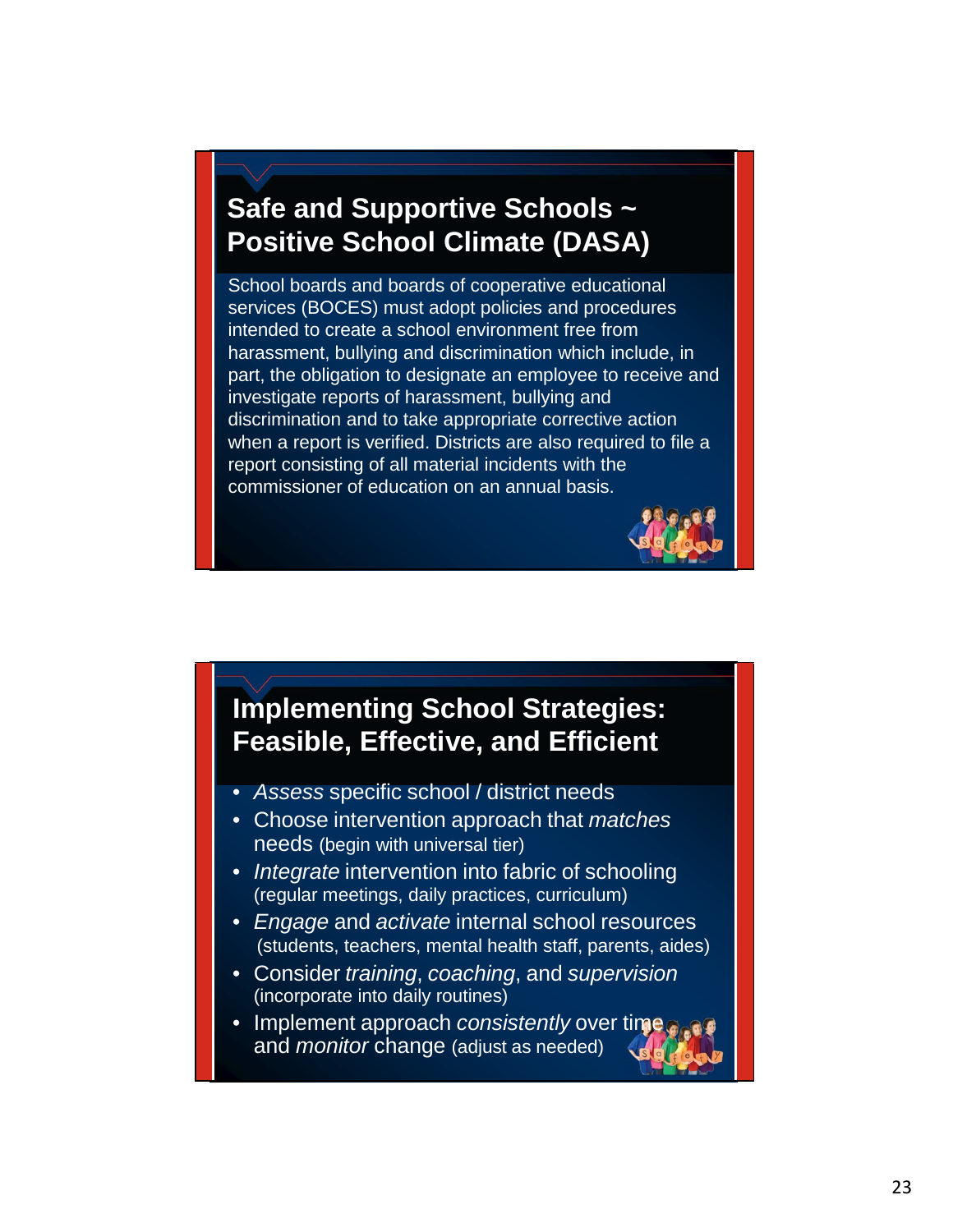

- Building a cohesive and nurturing school climate
- Providing necessary mental and emotional support services to students.
- Properly designing and implementing school district threat assessment teams.



#### **Improving School Safety**

With respect to school district obligations to provide necessary mental and emotional support services to students, the Legislature adopted Chapter 390 of the Laws of 2016 and Chapter 1 of the Laws of the Laws 201 which amended Section 804 of the Education Law to require health education programs to include a component regarding mental health and the "relation of physical and mental health so as to enhance student understanding, attitudes and behaviors that promote human dignity."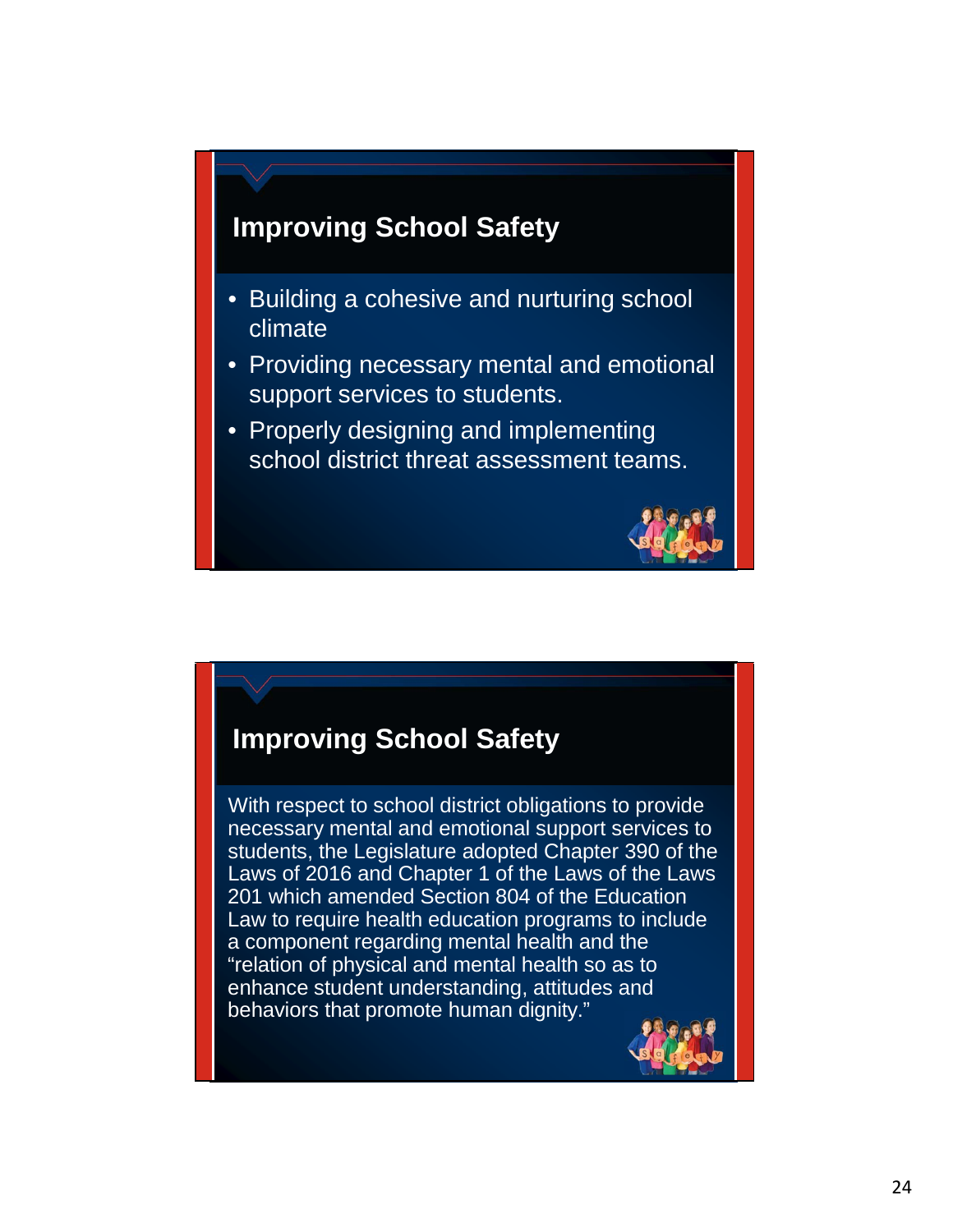#### **Emerging Issues**



- Armed Guards in Schools or Armed Teachers and **Staff**
- Altering the Structure of School Facilities Such as School Entrances in Light of Newtown or more recent school shootings.
- Legal Implications about new school district policies which would hold students and parents responsible for reporting suspected future acts of violence—First Amendment implications
- Employee First Amendment Rights to Speak to Press



*Appeal of D.B and A.B.* (Decision 17,395, May 2018)

The Commissioner upheld a school district's permanent suspension of a student who had emailed two terrorist threats to his school district.

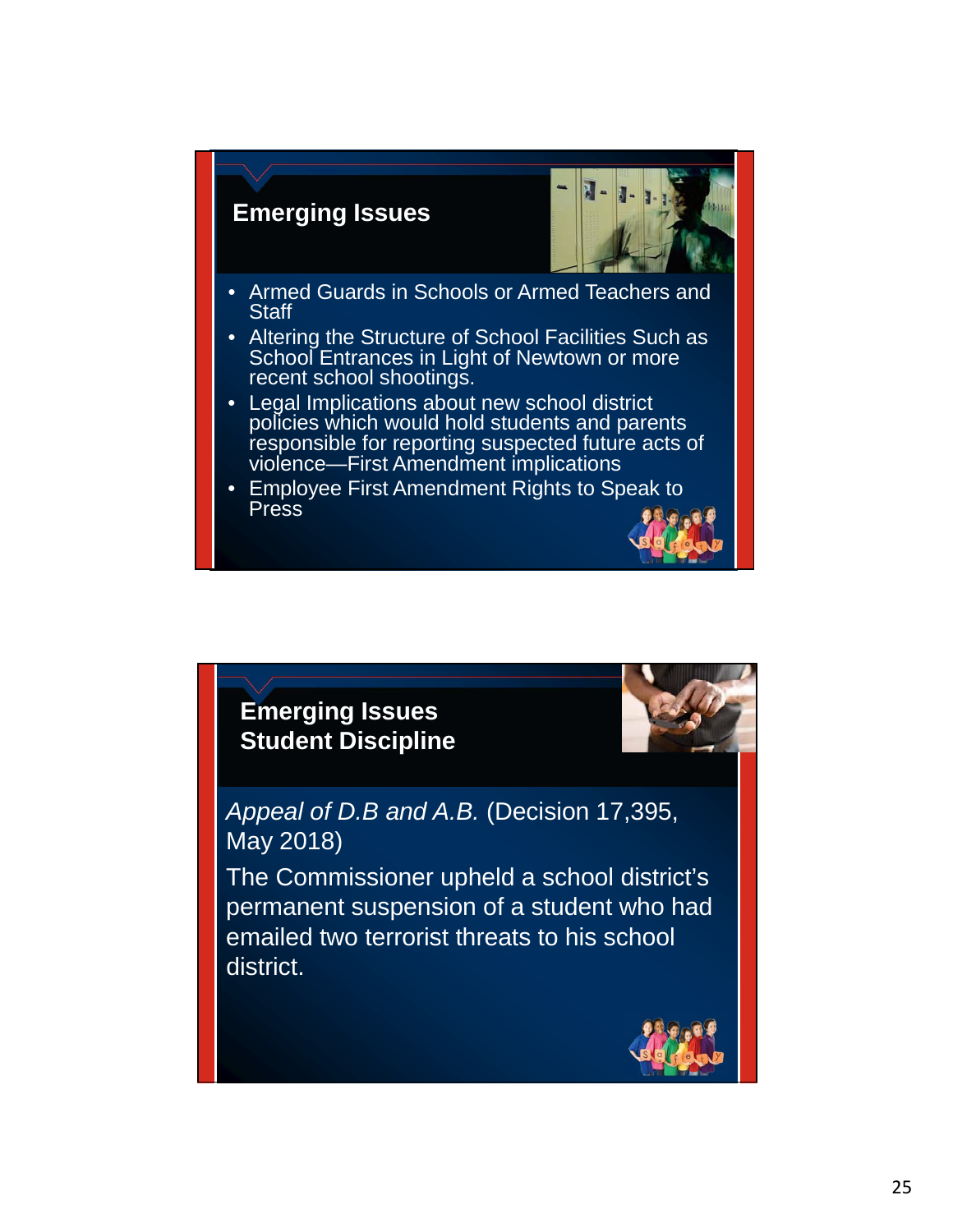

another student's email address. On Monday November 21, 2016 the student sent an email (bomb threat) using the other student's email account to the high school assistant principal.



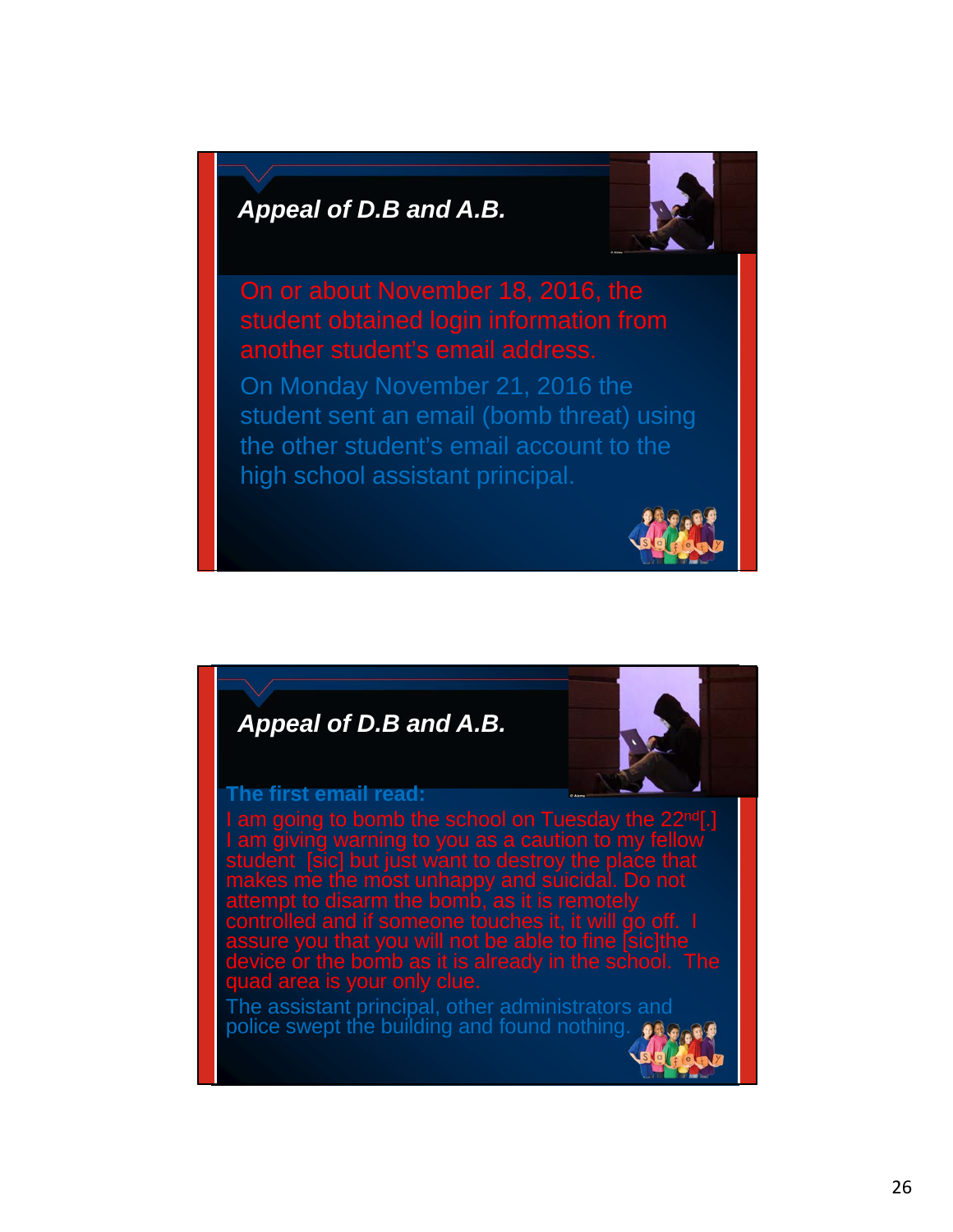

guard the school during the 2016.

On November 29, 2016 another email was received from another email account.



#### *Appeal of D.B and A.B.*

#### **The second email read:**



plenty of firearm take this email seriously but we figure d guite a bit prevented a tragedy that makes comparable disasters look like a fight on the schoolyard. Honestly, the lack of security and initiative at this police officers will not be sufficient to prevent the  ${\sf smugging}$  in of we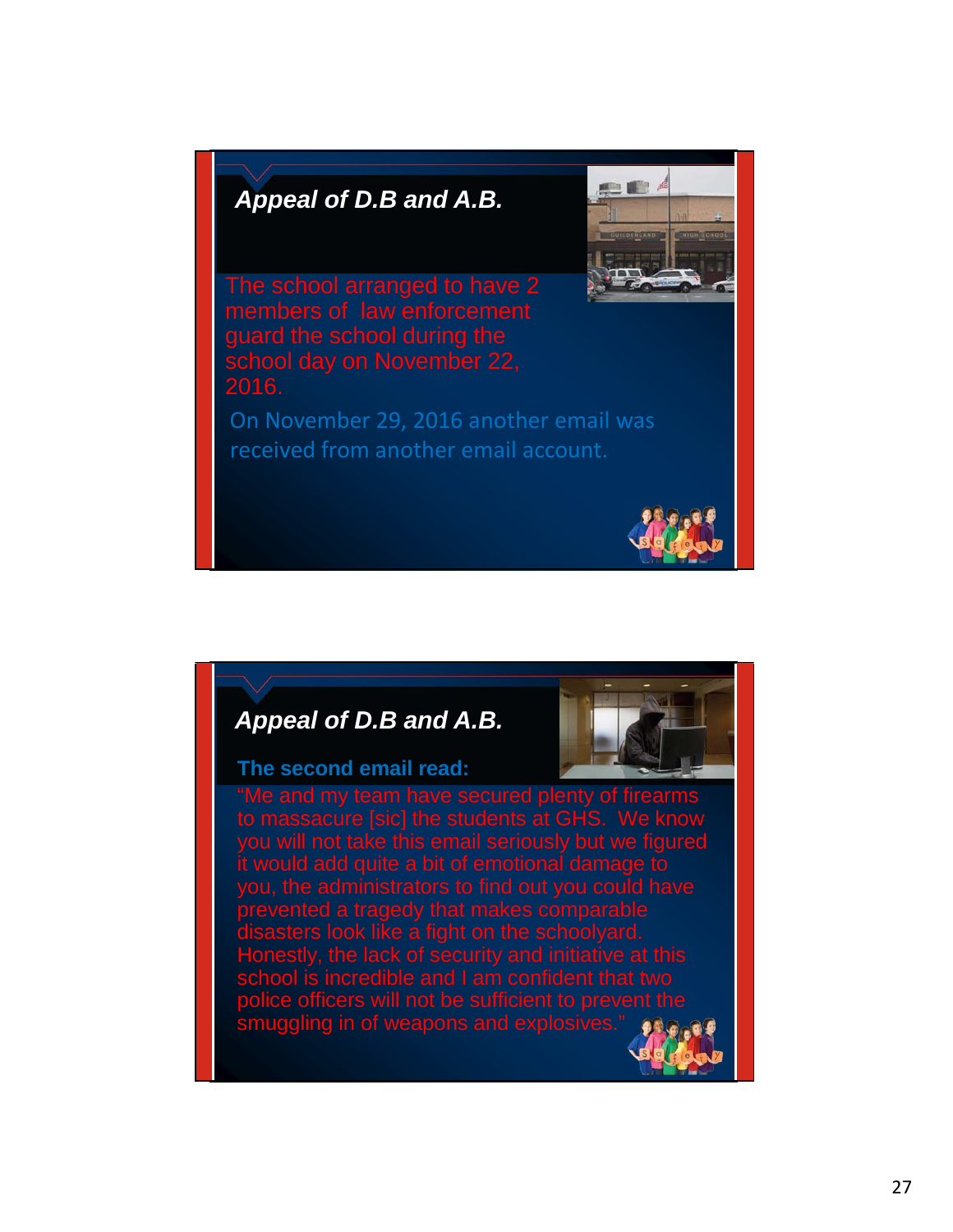

bloody mark in history today, and I am completely confident in your idiocy that you will not prevent our wrath.

Eric and Dylan will have nothing on us, and I hope they look down upon us in favor as we commit this act of cleansing."



#### *Appeal of D.B and A.B.*



admitted that he wrote both of the emails bigger response" when asked why he wrote the emails.

Student was permanently suspended.

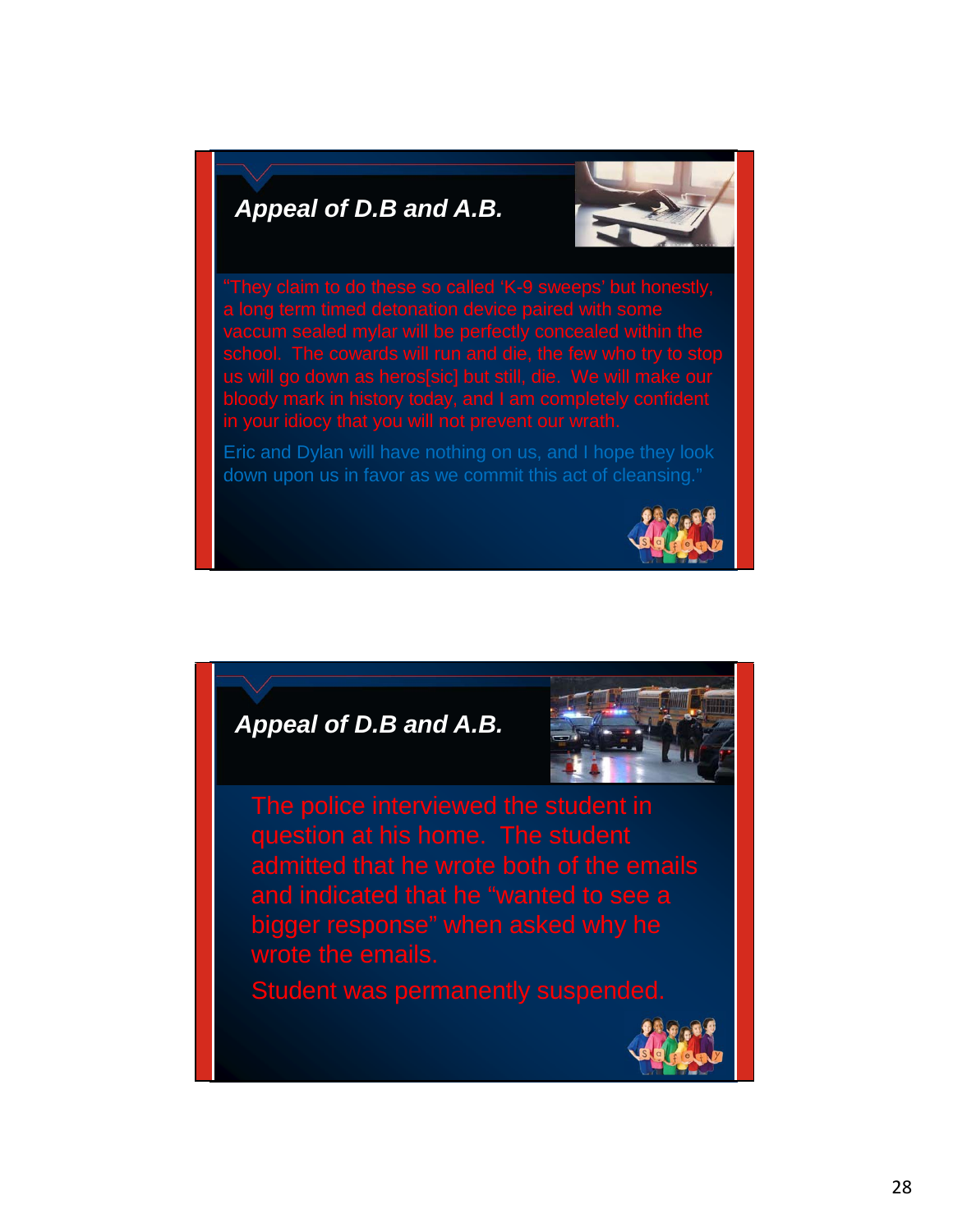

# The commissioner acknowledged that a **permanent suspension**

"generally educationally unsound except under extraordinary circumstances, such as where the student exhibits 'an alarming disregard for the safety of others' and where it is necessary to safeguard the well-being of other students."



# *Appeal of D.B and A.B.*

student, 'mocks' the Jewish religion and had the KKK hood over the faces of some people." The student was also suspended for receiving a teacher's password, sharing the password with another student and logging into the teacher's account without authorization.

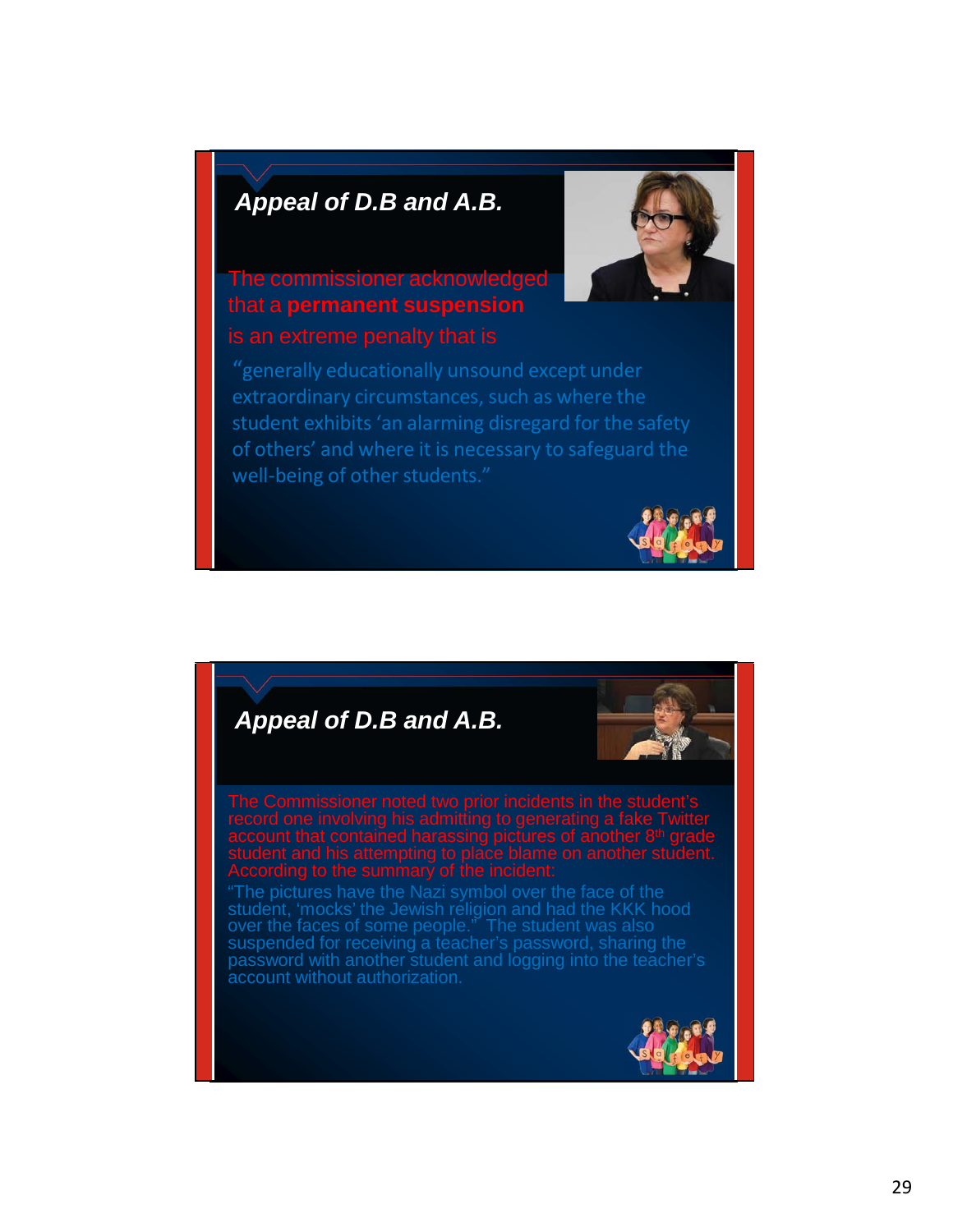

tudents and staff. . . . I agree with respondent that the need to protect the well-being of other students of the district is of paramount and overriding importance."

#### **Resources**

- National Center on Safe & Supportive Learning Environments (NCSSLE) <http://safesupportiveschools.ed.gov/>
- Center for Academic, Social, and Emotional Learning (CASEL) [www.casel.org](http://www.casel.org/)
- National School Climate Center (NSCC) [www.schoolclimate.org](http://www.schoolclimate.org/)
- School Mental Health Alliance [www.kidsmentalhealth.org](http://www.kidsmentalhealth.org/)
- Blueprints: Center for the Study and Prevention of Violence [www.colorado.edu/cspv/blueprints](http://www.colorado.edu/cspv/blueprints)
- What Works Clearinghouse [www.ies.ed.gov/ncee/wwc](http://www.ies.ed.gov/ncee/wwc)
- UCLA School Mental Health Project [http://smhp.psych.ucla.edu](http://smhp.psych.ucla.edu/)
- Centers for Disease Control (CDC) [www.cdc.gov](http://www.cdc.gov/)
- Child Trends [www.childtrends.org](http://www.childtrends.org/)
- Office of Juvenile Justice and Delinquency Prevention Model Programs Guide [www.ojjdp.gov/mpg](http://www.ojjdp.gov/mpg)
- FindYouthInfo.gov Evidence Based Directory <http://www.findyouthinfo.gov/ProgramSearch.aspx>